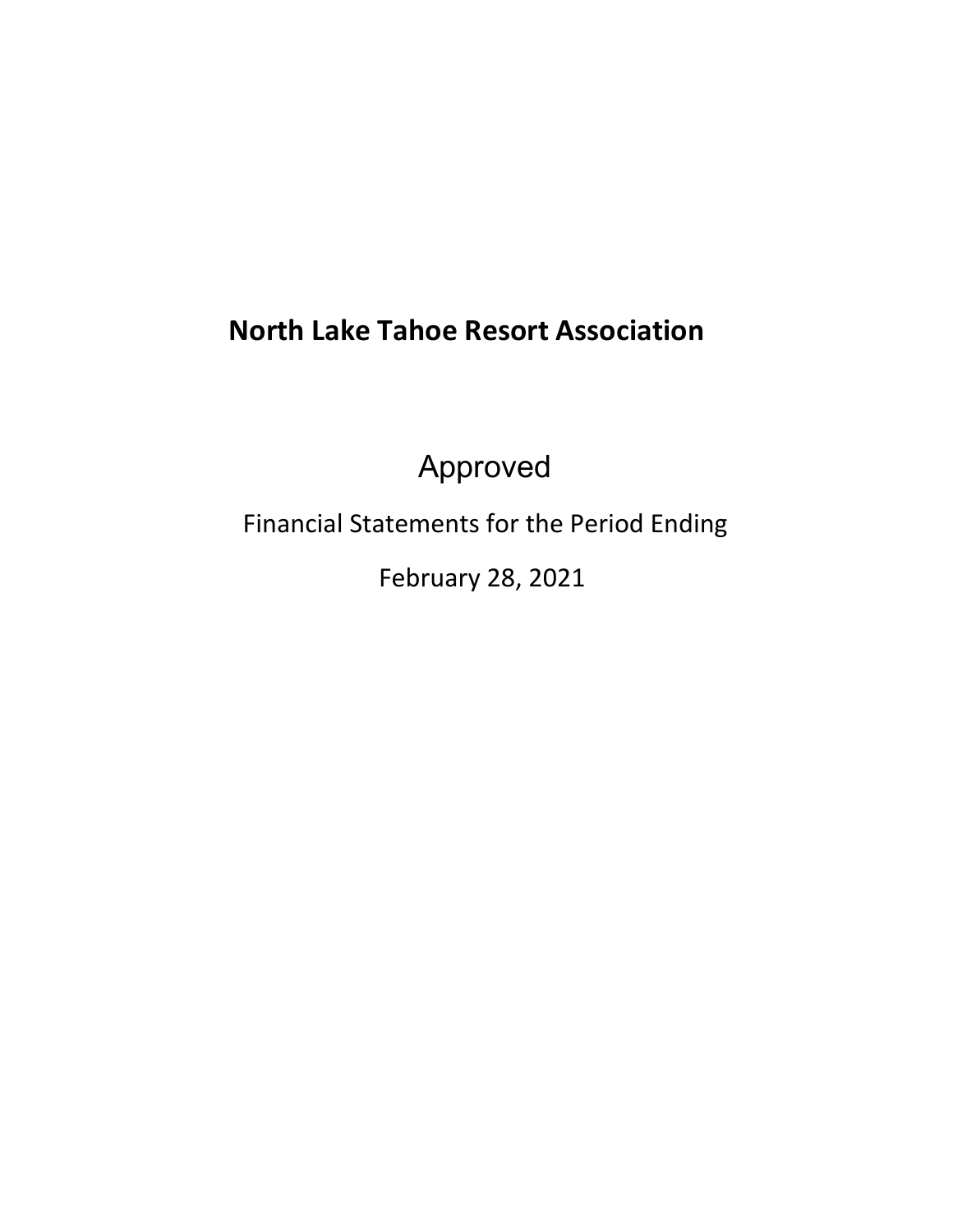**Accrual Basis**

# **North Lake Tahoe Resort Association Balance Sheet**

 **As of February 28, 2021**

|                                            | Feb 28, 21 | Feb 29, 20 | \$ Change | % Change  | Jun 30, 20 |
|--------------------------------------------|------------|------------|-----------|-----------|------------|
| <b>ASSETS</b>                              |            |            |           |           |            |
| <b>Current Assets</b>                      |            |            |           |           |            |
| <b>Checking/Savings</b>                    |            |            |           |           |            |
| 1001-00 · Petty Cash                       | 158        | 158        | 0         | 0%        | 158        |
| 1003-00 Cash - Operations BOTW #6712       | 1,581,986  | 516,085    | 1,065,901 | 207%      | 565,602    |
| 1007-00 · Cash - Payroll BOTW #7421        | 3,470      | 4,872      | (1, 402)  | (29%)     | 3,200      |
| 1008-00 · Marketing Reserve - Plumas       | 50,343     | 50,294     | 49        | 0%        | 50,313     |
| 1009-00 · Cash Flow Reserve - Plumas       | 100,934    | 100,785    | 149       | 0%        | 100,839    |
| 1071-00 · Payroll Reserves BOTW #8163      | 29,582     | 29,582     | 0         | 0%        | 29,582     |
| 1080-00 · Special Events BOTW #1626        | 55,388     | 102,104    | (46, 716) | (46%)     | 86,322     |
| 10950 · Cash in Drawer                     | 927        | 276        | 651       | 236%      | 139        |
| <b>Total Checking/Savings</b>              | 1,822,788  | 804,156    | 1,018,632 | 127%      | 836,155    |
| <b>Accounts Receivable</b>                 |            |            |           |           |            |
| 1200-00 Quickbooks Accounts Receivable     | 2,500      | 25,031     | (22, 531) | $(90\%)$  | 3,500      |
| 1290-00 - A/R - TOT                        | 260,707    | 292,999    | (32, 292) | $(11\%)$  | 201,387    |
| <b>Total Accounts Receivable</b>           | 263,207    | 318,030    | (54, 823) | (17%)     | 204,887    |
| <b>Other Current Assets</b>                |            |            |           |           |            |
| 1200-99 AR Other                           | 343        | 726        | (383)     | (53%)     | 12,881     |
| 1201-00 Member Accounts Receivable         |            |            |           |           |            |
| 1201-01 Member AR - Member Dues            | 167,150    | 69,315     | 97,835    | 141%      | 35,696     |
| 1201-03 Member AR - Other                  | 1,055      | 2,555      | (1,500)   | (59%)     | 1,040      |
| Total 1201-00 · Member Accounts Receivable | 168,205    | 71,870     | 96,335    | 134%      | 36,736     |
| 1201-02 · Allowance for Doubtful Accounts  | (61, 574)  | (2, 775)   | (58, 799) | (2, 119%) | (24, 987)  |
| 12100 · Inventory Asset                    |            |            |           |           |            |
| 1210-01 Inventory - Other                  | 0          | 0          | 0         | 0%        | 4,236      |
| 25300 · Gift Cards Outstanding             | 18         | 18         | 0         | 0%        | 18         |
| 12100 · Inventory Asset - Other            | 22,855     | 23,544     | (689)     | (3%)      | 81,762     |
| Total 12100 · Inventory Asset              | 22,873     | 23,562     | (689)     | (3%)      | 86,016     |
| 1299 Receivable from NLTMC                 | 3,085      | 17,488     | (14, 403) | (82%)     | 0          |
| 1490-00 · Security Deposits                | 1,150      | 1,150      | 0         | 0%        | 1,150      |
| <b>Total Other Current Assets</b>          | 134,082    | 112,021    | 22,061    | 20%       | 111,796    |
| <b>Total Current Assets</b>                | 2,220,077  | 1,234,207  | 985,870   | 80%       | 1,152,838  |
| <b>Fixed Assets</b>                        |            |            |           |           |            |
| 1700-00 Furniture & Fixtures               | 45,289     | 45,289     | 0         | 0%        | 45,289     |
| 1701-00 · Accum. Depr. - Furn & Fix        | (45, 289)  | (45, 289)  | 0         | 0%        | (45, 289)  |
| 1740-00 Computer Equipment                 | 11,013     | 4,270      | 6,743     | 158%      | 4,270      |
| 1741-00 · Accum. Depr. - Computer Equip    | (2,611)    | (4,269)    | 1,658     | 39%       | (4,270)    |
| 1750-00 Computer Software                  | 20,493     | 20,493     | 0         | 0%        | 20,493     |
| 1751-00 Accum. Amort. - Software           | (20, 493)  | (20, 029)  | (464)     | (2%)      | (20, 493)  |
| 1770-00 · Leasehold Improvements           | 24,284     | 24,284     | 0         | 0%        | 24,284     |
| 1771-00 · Accum. Amort - Leasehold Impr    | (24, 284)  | (24, 284)  | 0         | 0%        | (24,284)   |
| <b>Total Fixed Assets</b>                  | 8,402      | 465        | 7,937     | 1,707%    | 0          |
| <b>Other Assets</b>                        |            |            |           |           |            |
| 1400-00 · Prepaid Expenses                 |            |            |           |           |            |
|                                            |            |            |           |           |            |
| 1410-00 · Prepaid Insurance                | 13,917     | 12,215     | 1,702     | 14%       | 16,326     |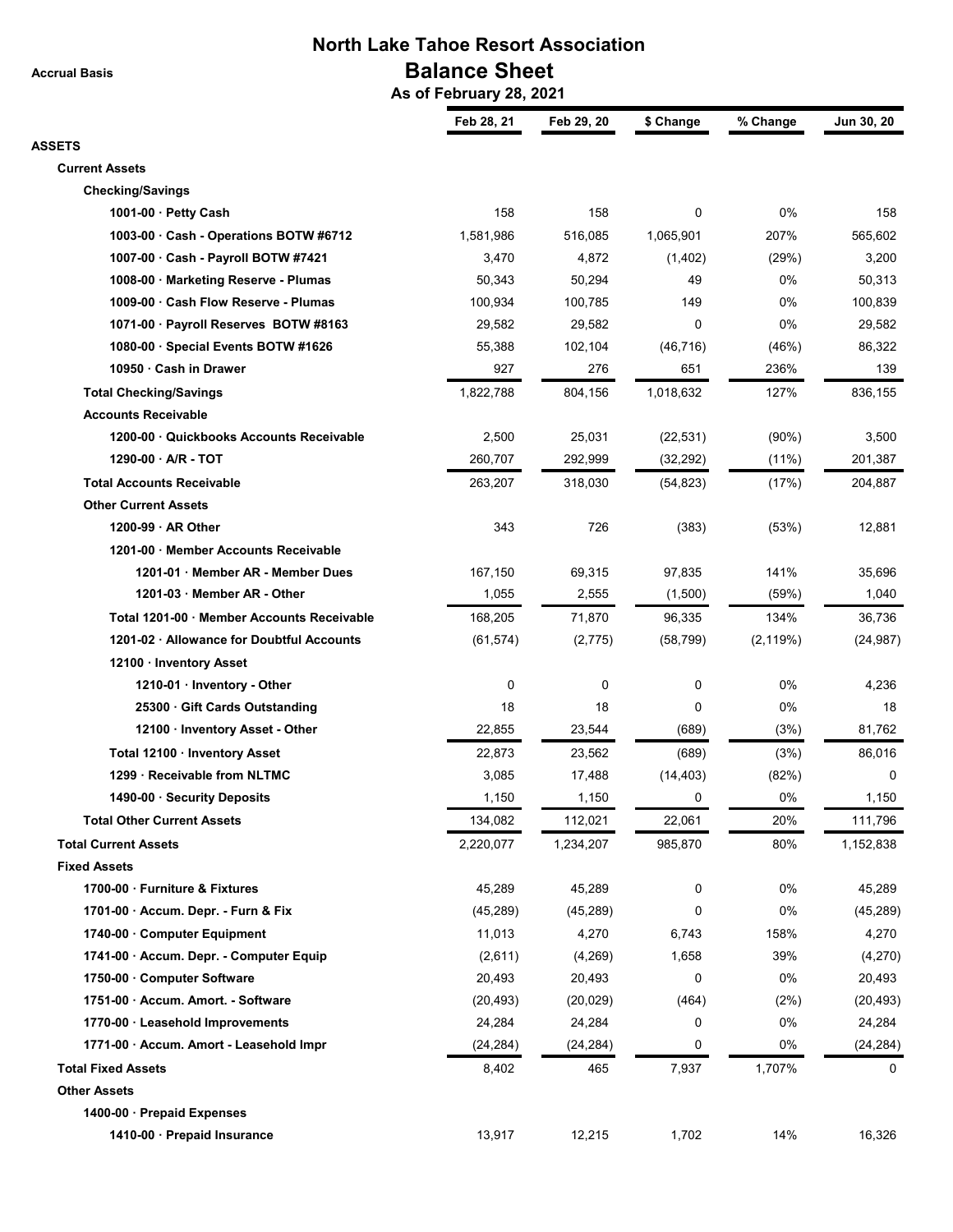# **North Lake Tahoe Resort Association Balance Sheet**

 **Accrual Basis**

 **As of February 28, 2021**

|                                               | Feb 28, 21 | Feb 29, 20 | \$ Change | % Change  | Jun 30, 20 |
|-----------------------------------------------|------------|------------|-----------|-----------|------------|
| 1430-00 · Prepaid 1st Class Postage           | 100        | 100        | 0         | 0%        | 100        |
| 1400-00 · Prepaid Expenses - Other            | 5,894      | 4,215      | 1,679     | 40%       | 8,751      |
| Total 1400-00 · Prepaid Expenses              | 19,911     | 16,530     | 3,381     | 20%       | 25,177     |
| <b>Total Other Assets</b>                     | 19,911     | 16,530     | 3,381     | 20%       | 25,177     |
| <b>TOTAL ASSETS</b>                           | 2,248,390  | 1,251,202  | 997,188   | 80%       | 1,178,015  |
| <b>LIABILITIES &amp; EQUITY</b>               |            |            |           |           |            |
| <b>Liabilities</b>                            |            |            |           |           |            |
| <b>Current Liabilities</b>                    |            |            |           |           |            |
| <b>Accounts Payable</b>                       |            |            |           |           |            |
| 2000-00 · Accounts Payable                    | 22,208     | 50,060     | (27, 852) | (56%)     | 26,683     |
| <b>Total Accounts Payable</b>                 | 22,208     | 50,060     | (27, 852) | (56%)     | 26,683     |
| <b>Other Current Liabilities</b>              |            |            |           |           |            |
| 21000 · Salaries/Wages/Payroll Liabilit       |            |            |           |           |            |
| 2100-00 · Salaries / Wages Payable            | 10,323     | 11.059     | (736)     | (7%)      | 39,445     |
| 2101-00 · Incentive Payable                   | 76,980     | 42,109     | 34,871    | 83%       | 88,359     |
| 2102-00 Commissions Payable                   | 30         | 7,294      | (7, 264)  | $(100\%)$ | 3,506      |
| 2120-00 · Empl. Federal Tax Payable           | 4,777      | 5,426      | (649)     | (12%)     | 1,551      |
| 2175-00 · 401 (k) Plan                        | 2,736      | 1,894      | 842       | 44%       | 2,626      |
| 2180-00 Estimated PTO Liability               | 54,845     | 36,333     | 18,512    | 51%       | 54,845     |
| Total 21000 · Salaries/Wages/Payroll Liabilit | 149,691    | 104,115    | 45,576    | 44%       | 190,332    |
| 2190-00 · Sales and Use Tax Payable           |            |            |           |           |            |
| 2195-00 · Use Tax Payable                     | 0          | 10         | (10)      | $(100\%)$ | 0          |
| 25500 *Sales Tax Payable                      | 494        | 822        | (328)     | (40%)     | 1,374      |
| Total 2190-00 · Sales and Use Tax Payable     | 494        | 832        | (338)     | (41%)     | 1,374      |
| 2250-00 Accrued Expenses                      | 15,132     | 0          | 15,132    | 100%      | 73,722     |
| 2300-00 · Marketing Cooperative Liabili       | 0          | 2,050      | (2,050)   | $(100\%)$ | 6,073      |
| 2400-11 · Deferred Revenue - Marketing        | 0          | 37,000     | (37,000)  | $(100\%)$ | $\Omega$   |
| 2400-60 Deferred Revenue- Member Dues         | 89,621     | 86,287     | 3,334     | 4%        | 28,890     |
| 2500-00 · Deferred Revenue - TMBC             | 1,290      | 1,485      | (195)     | (13%)     | 1,290      |
| 2650-00 Deferred Rev - Events                 | 0          | 2,055      | (2,055)   | $(100\%)$ | 0          |
| 2700-00 Deferred Rev. County                  | 525,305    | 350,305    | 175,000   | 50%       | 0          |
| 2800-00 · Suspense                            | 0          | (193)      | 193       | 100%      | 0          |
| 2900-00 Due To/From County of Placer          | 384,939    | 19,871     | 365,068   | 1,837%    | 384,939    |
| <b>Total Other Current Liabilities</b>        | 1,166,472  | 603,807    | 562,665   | 93%       | 686,620    |
| <b>Total Current Liabilities</b>              | 1,188,680  | 653,867    | 534,813   | 82%       | 713,303    |
| <b>Total Liabilities</b>                      | 1,188,680  | 653,867    | 534,813   | 82%       | 713,303    |
| <b>Equity</b>                                 |            |            |           |           |            |
| 32000 Unrestricted Net Assets                 | (10, 145)  | (17,007)   | 6,862     | 40%       | (17,007)   |
| 3300-11 Designated Marketing Reserve          | 324,590    | 308,202    | 16,388    | 5%        | 324,590    |
| 3301 Cash Flow Reserve                        | 100,248    | 100,248    | 0         | 0%        | 100,248    |
| 3302 · Marketing Cash Reserve                 | 50,018     | 50,018     | 0         | $0\%$     | 50,018     |
| <b>Net Income</b>                             | 594,996    | 155,872    | 439,124   | 282%      | 6,862      |
| <b>Total Equity</b>                           |            |            |           | 77%       |            |
|                                               | 1,059,707  | 597,333    | 462,374   |           | 464,711    |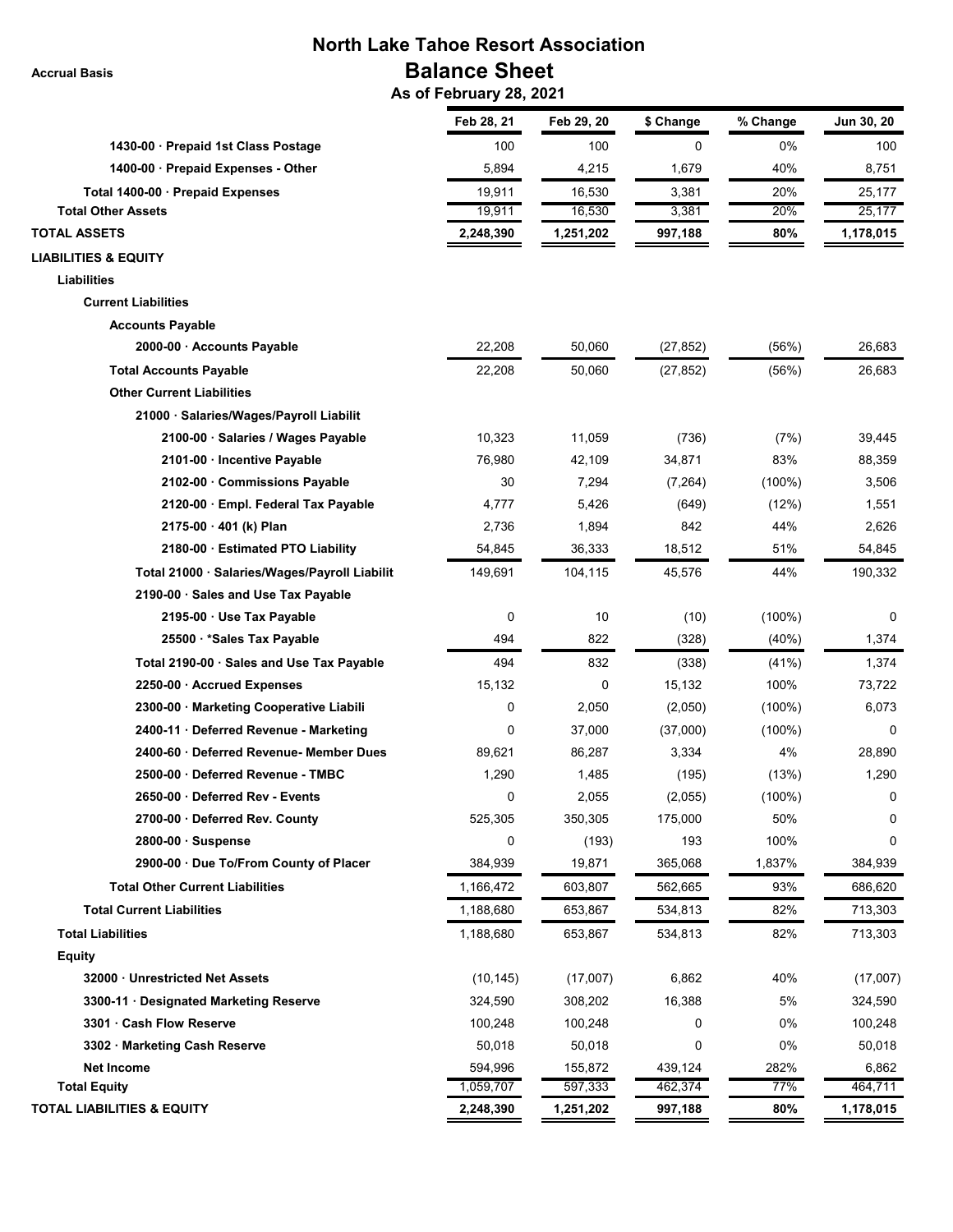| <b>Accrual Basis</b>                                                                                                                                                                                                                                                                                    |                                                                   | <b>All Departments</b>                                  |                                                                        |                                                                  |                                                              |                                                                             |                                                                  |
|---------------------------------------------------------------------------------------------------------------------------------------------------------------------------------------------------------------------------------------------------------------------------------------------------------|-------------------------------------------------------------------|---------------------------------------------------------|------------------------------------------------------------------------|------------------------------------------------------------------|--------------------------------------------------------------|-----------------------------------------------------------------------------|------------------------------------------------------------------|
|                                                                                                                                                                                                                                                                                                         | Feb <sub>21</sub>                                                 | <b>Budget</b>                                           | \$ Over Budget                                                         | Jul '20 - Feb                                                    | <b>YTD Budget</b>                                            | \$ Over Budget                                                              | Annual Bud                                                       |
| <b>Ordinary Income/Expense</b>                                                                                                                                                                                                                                                                          |                                                                   |                                                         |                                                                        |                                                                  |                                                              |                                                                             |                                                                  |
| Income<br>4050-00 County of Placer TOT Funding<br>4200-00 · Membership Dues Revenue<br>4250-00 · Revenues-Membership Activities                                                                                                                                                                         | 259,707<br>12,007                                                 | 414,107<br>10,417                                       | (154, 400)<br>1,590                                                    | 2,261,053<br>92,593                                              | 2,478,104<br>83,333                                          | (217, 051)<br>9,260                                                         | 4,043,867<br>125,000                                             |
| 4250-01 · Community Awards<br>4250-04 · Silent Auction                                                                                                                                                                                                                                                  | $\mathsf 0$                                                       | 0                                                       | 0                                                                      | 0                                                                | 0                                                            | 0                                                                           | 19,000                                                           |
| 4250-05 · Sponsorships<br>4250-01 Community Awards - Other                                                                                                                                                                                                                                              | 0<br>0                                                            | 0<br>0                                                  | $\mathbf 0$<br>0                                                       | 0<br>0                                                           | $\mathbf 0$<br>$\pmb{0}$                                     | $\mathbf 0$<br>0                                                            | 19,000<br>20,000                                                 |
| Total 4250-01 · Community Awards                                                                                                                                                                                                                                                                        | $\mathbf 0$                                                       | $\mathbf 0$                                             | $\mathbf 0$                                                            | $\Omega$                                                         | $\mathbf 0$                                                  | $\Omega$                                                                    | 58,000                                                           |
| 4250-02 · Chamber Events                                                                                                                                                                                                                                                                                | 0                                                                 | 1,500                                                   | (1,500)                                                                | 0                                                                | 3,000                                                        | (3,000)                                                                     | 6,000                                                            |
| 4250-03 · Summer/Winter Rec Luncheon<br>4251-00 · Tues AM Breakfast Club                                                                                                                                                                                                                                | 0                                                                 | $\Omega$                                                | O                                                                      | 0                                                                | 1,500                                                        | (1,500)                                                                     | 2,500                                                            |
| 4251-01 · Tues AM Breakfast Club Sponsors                                                                                                                                                                                                                                                               | 0                                                                 | 200                                                     | (200)                                                                  | 0                                                                | 1,000                                                        | (1,000)                                                                     | 2,000                                                            |
| 4251-00 · Tues AM Breakfast Club - Other                                                                                                                                                                                                                                                                | 0                                                                 | 550                                                     | (550)                                                                  | 0<br>$\Omega$                                                    | 1,800                                                        | (1,800)                                                                     | 4,000                                                            |
| Total 4251-00 · Tues AM Breakfast Club                                                                                                                                                                                                                                                                  | $\mathbf 0$                                                       | 750                                                     | (750)                                                                  |                                                                  | 2,800                                                        | (2,800)                                                                     | 6,000                                                            |
| 4250-00 · Revenues-Membership Activities - Other                                                                                                                                                                                                                                                        | 520                                                               | $\mathbf 0$                                             | 520                                                                    | 3,170                                                            | $\mathbf 0$                                                  | 3,170                                                                       | $\pmb{0}$                                                        |
| Total 4250-00 · Revenues-Membership Activities                                                                                                                                                                                                                                                          | 520                                                               | 2,250                                                   | (1,730)                                                                | 3,170                                                            | 7,300                                                        | (4, 130)                                                                    | 72,500                                                           |
| 4253-00 · Revenue-Other<br>46000 · Merchandise Sales                                                                                                                                                                                                                                                    | 0                                                                 | 500                                                     | (500)                                                                  | 1,525                                                            | 500                                                          | 1,025                                                                       | 2,500                                                            |
| 4502-00 · Non-Retail VIC income<br>4504-00 · Retail Revenue - Other                                                                                                                                                                                                                                     | 258<br>$\Omega$                                                   | 0<br>$\Omega$                                           | 258<br>$\Omega$                                                        | 1,813<br>560                                                     | 0<br>O                                                       | 1,813<br>560                                                                | 0<br><sup>0</sup>                                                |
| 46000 · Merchandise Sales - Other                                                                                                                                                                                                                                                                       | 3,453                                                             | 3,500                                                   | (47)                                                                   | 63,189                                                           | 54,500                                                       | 8,689                                                                       | 85,000                                                           |
| Total 46000 · Merchandise Sales                                                                                                                                                                                                                                                                         | 3,711                                                             | 3,500                                                   | 211                                                                    | 65,562                                                           | 54,500                                                       | 11,062                                                                      | 85,000                                                           |
| 4720-00 · Miscellaneous                                                                                                                                                                                                                                                                                 | 3,806                                                             | 0                                                       | 3,806                                                                  | 7,999                                                            | 0                                                            | 7,999                                                                       | 0                                                                |
| <b>Total Income</b>                                                                                                                                                                                                                                                                                     | 279,751                                                           | 430,774                                                 | (151, 023)                                                             | 2,431,902                                                        | 2,623,737                                                    | (191, 836)                                                                  | 4,328,867                                                        |
| <b>Gross Profit</b>                                                                                                                                                                                                                                                                                     | 279,751                                                           | 430,774                                                 | (151, 023)                                                             | 2,431,902                                                        | 2,623,737                                                    | (191, 836)                                                                  | 4,328,867                                                        |
| <b>Expense</b><br>5000-00 · Salaries & Wages<br>5010-00 · Sales Commissions<br>$5020.00 \cdot P/R$ - Tax Expense<br>5030-00 · P/R - Health Insurance Expense<br>5040-00 · P/R - Workmans Comp<br>5060-00 $\cdot$ 401 (k)<br>5070-00 · Other Benefits and Expenses<br>5000-00 · Salaries & Wages - Other | $\mathbf 0$<br>5,212<br>11,173<br>1,275<br>2,266<br>170<br>76,863 | 0<br>7,049<br>11,750<br>1,128<br>3,308<br>428<br>94,593 | $\mathbf 0$<br>(1,837)<br>(577)<br>147<br>(1,043)<br>(258)<br>(17,731) | 2,106<br>48,688<br>81,659<br>7,521<br>14,875<br>2,804<br>659,989 | 0<br>56,391<br>94,000<br>9,021<br>26,467<br>3,423<br>756,747 | 2,106<br>(7,703)<br>(12, 341)<br>(1,501)<br>(11, 592)<br>(619)<br>(96, 758) | 0<br>84,586<br>141,000<br>13,532<br>39,700<br>5,135<br>1,135,121 |
| Total 5000-00 · Salaries & Wages                                                                                                                                                                                                                                                                        | 96,958                                                            | 118,256                                                 | (21, 298)                                                              | 817,641                                                          | 946,050                                                      | (128, 408)                                                                  | 1,419,074                                                        |
| $5100-00 \cdot$ Rent                                                                                                                                                                                                                                                                                    |                                                                   |                                                         |                                                                        |                                                                  |                                                              |                                                                             |                                                                  |
| $5110-00 \cdot$ Utilities<br>5140-00 · Repairs & Maintenance<br>5150-00 · Office - Cleaning<br>5100-00 · Rent - Other                                                                                                                                                                                   | 953<br>1,369<br>600<br>13,144                                     | 1,017<br>888<br>1,058<br>12,819                         | (64)<br>480<br>(458)<br>325                                            | 7,036<br>4,596<br>4,675<br>106,754                               | 7,808<br>7,107<br>8,467<br>101,523                           | (773)<br>(2, 511)<br>(3,792)<br>5,231                                       | 11,655<br>10,660<br>12,700<br>152,798                            |
| Total 5100-00 · Rent                                                                                                                                                                                                                                                                                    | 16,065                                                            | 15,782                                                  | 283                                                                    | 123.060                                                          | 124,905                                                      | (1, 844)                                                                    | 187,813                                                          |
| 5310-00 · Telephone<br>5320-00 · Telephone                                                                                                                                                                                                                                                              | 2,725                                                             | 1,924                                                   |                                                                        |                                                                  | 15,392                                                       |                                                                             | 23,088                                                           |
| Total 5310-00 · Telephone                                                                                                                                                                                                                                                                               | 2,725                                                             | 1,924                                                   | 801<br>801                                                             | 17,863<br>17,863                                                 | 15,392                                                       | 2,471<br>2,471                                                              | 23,088                                                           |
| 5420-00 · Mail - USPS                                                                                                                                                                                                                                                                                   | 100                                                               | 127                                                     | (27)                                                                   | 631                                                              | 1,013                                                        | (383)                                                                       | 1,520                                                            |
| 5510-00 · Insurance/Bonding                                                                                                                                                                                                                                                                             | 1,149                                                             | 1,692                                                   | (543)                                                                  | 8,546                                                            | 13,533                                                       | (4,988)                                                                     | 20,300                                                           |
| $5520-00 \cdot$ Supplies<br>5525-00 · Supplies- Computer<br>5520-00 · Supplies - Other                                                                                                                                                                                                                  | 2,255<br>4,401                                                    | 287<br>7,598                                            | 1,968<br>(3, 197)                                                      | 5,844<br>13,914                                                  | 2,293<br>60,783                                              | 3,551<br>(46, 869)                                                          | 3,440<br>91,174                                                  |
| Total 5520-00 · Supplies                                                                                                                                                                                                                                                                                | 6,656                                                             | 7,885                                                   | (1,229)                                                                | 19,758                                                           | 63,076                                                       | (43, 318)                                                                   | 94,614                                                           |
| 5610-00 · Depreciation<br>5700-00 · Equipment Support & Maintenance<br>5710-00 · Taxes, Licenses & Fees                                                                                                                                                                                                 | 375<br>(1,846)<br>1,744                                           | $\mathbf 0$<br>2,267<br>1,025                           | 375<br>(4, 113)<br>719                                                 | 764<br>16,926<br>9,550                                           | $\mathbf 0$<br>18,133<br>8,200                               | 764<br>(1, 208)<br>1,350                                                    | 0<br>27,200<br>12,300                                            |
| 5740-00 · Equipment Rental/Leasing<br>5800-00 · Training Seminars<br>5850-00 · Artist of Month - Commissions<br>5900-00 · Professional Fees<br>5910-00 · Professional Fees - Attorneys                                                                                                                  | 365<br>310<br>$\mathbf 0$<br>520                                  | 969<br>1,667<br>250<br>750                              | (604)<br>(1, 356)<br>(250)<br>(230)                                    | 3,388<br>376<br>1,010<br>2,380                                   | 7,753<br>13,333<br>2,000<br>6,000                            | (4,366)<br>(12, 957)<br>(990)<br>(3,620)                                    | 11,630<br>22,000<br>3,000<br>9,000                               |
| 5920-00 · Professional Fees - Accountant<br>5921-00 · Professional Fees - Other                                                                                                                                                                                                                         | $\Omega$<br>7,220                                                 | $\Omega$<br>13,250                                      | (6,030)                                                                | 21,800<br>38,420                                                 | 26,000<br>76,500                                             | (4,200)<br>(38,080)                                                         | 26,000<br>134,000                                                |
| Total 5900-00 · Professional Fees                                                                                                                                                                                                                                                                       | 7,740                                                             | 14,000                                                  | (6, 260)                                                               | 62,600                                                           | 108,500                                                      | (45,900)                                                                    | 169,000                                                          |
| 5941-00 · Research & Planning<br>$6020-00 \cdot$ Programs                                                                                                                                                                                                                                               | 0                                                                 | 1,250                                                   | (1,250)                                                                | $\mathbf 0$                                                      | 30,000                                                       | (30,000)                                                                    | 55,000                                                           |
| 6016-00 · Special Event Partnership<br>6018-00 · Business Assoc. Grants                                                                                                                                                                                                                                 | 10<br>0                                                           | 5,000<br>15,000                                         | (4,990)<br>(15,000)                                                    | 151<br>0                                                         | 13,750<br>15,000                                             | (13, 599)<br>(15,000)                                                       | 50,000<br>30,000                                                 |
| Total 6020-00 · Programs                                                                                                                                                                                                                                                                                | 10                                                                | 20,000                                                  | (19,990)                                                               | 151                                                              | 28,750                                                       | (28, 599)                                                                   | 80,000                                                           |

6420-00 · Events 6420-01 · Sponsorships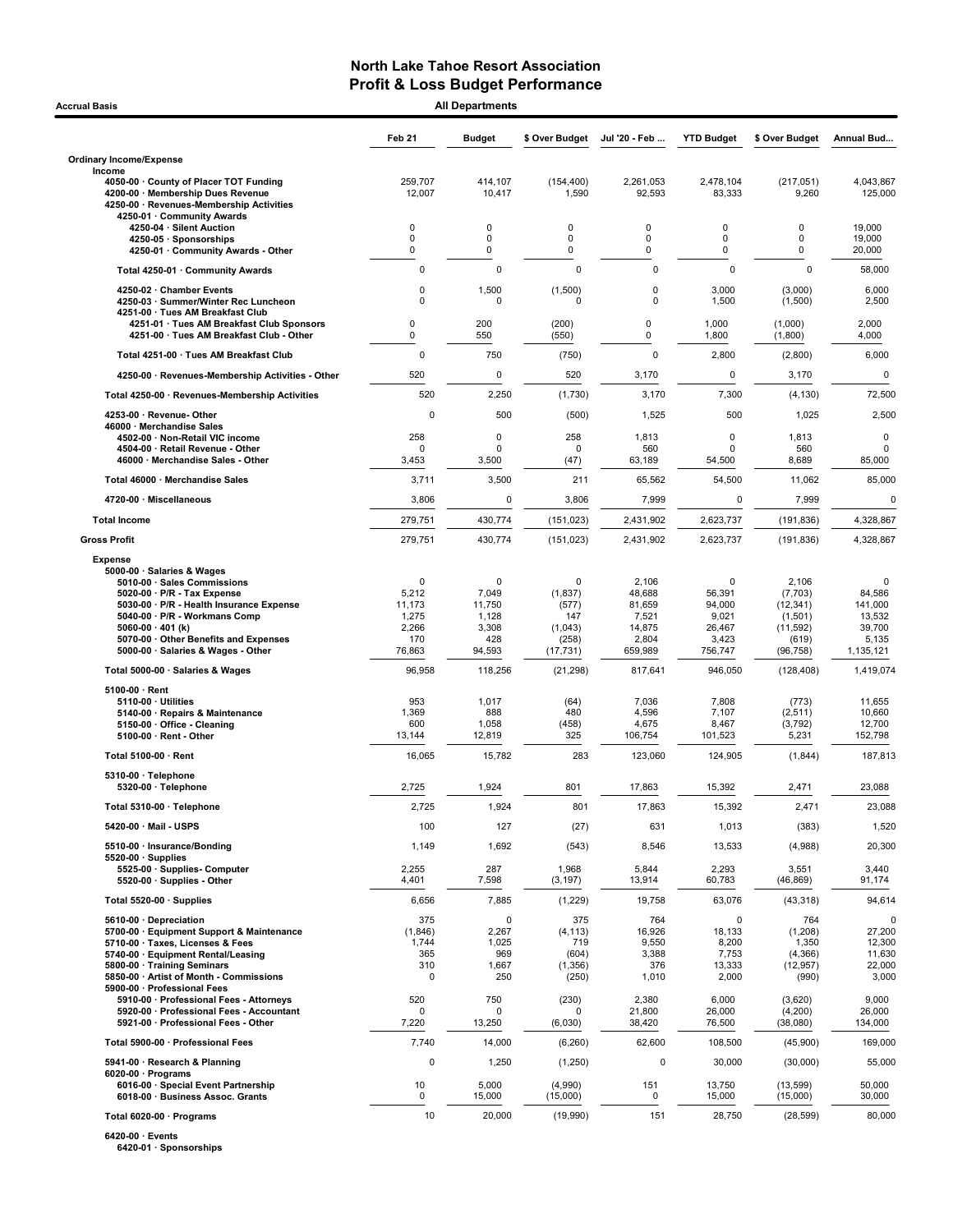**Accrual Basis** 

|                                                                                          | Feb <sub>21</sub> | <b>Budget</b>    | \$ Over Budget       | Jul '20 - Feb    | <b>YTD Budget</b> | \$ Over Budget       | Annual Bud        |
|------------------------------------------------------------------------------------------|-------------------|------------------|----------------------|------------------|-------------------|----------------------|-------------------|
| 6421-01 · 4th of July Fireworks                                                          | 0                 | 20,000           | (20,000)             | 0                | 20,000            | (20,000)             | 20,000            |
| 6421-04 · Broken Arrow Skyrace                                                           | 0                 | 25,400           | (25, 400)            | 0                | 25,400            | (25, 400)            | 25,400            |
| 6421-06 · Spartan                                                                        | 0                 | $\Omega$         | $\Omega$             | $\mathbf 0$      | 0                 | <sup>0</sup>         | 180,900           |
| 6421-07 · Tahoe Lacrosse Tournament                                                      | 0                 | 6,000            | (6,000)              | 0                | 6,000             | (6,000)              | 6,000             |
| 6421-10 · WinterWonderGrass - Tahoe                                                      | $\Omega$          | 0                | $\Omega$             | $\mathbf 0$      | 24,400            | (24, 400)            | 24,400            |
| 6421-17 · Enduro<br>6420-01 · Sponsorships - Other                                       | 0<br>0            | 31,500<br>50,000 | (31,500)<br>(50,000) | $\mathbf 0$<br>0 | 31,500<br>50,000  | (31,500)<br>(50,000) | 31,500<br>240,800 |
| Total 6420-01 · Sponsorships                                                             | 0                 | 132,900          | (132,900)            | 0                | 157,300           | (157, 300)           | 529,000           |
| 6421-00 · New Event Development<br>6424-00 · Event Operation Expenses                    | 0<br>0            | 5,000<br>500     | (5,000)<br>(500)     | 4,000<br>0       | 12,500<br>2,500   | (8,500)<br>(2,500)   | 30,000<br>6,000   |
| Total 6420-00 · Events                                                                   | 0                 | 138,400          | (138, 400)           | 4,000            | 172,300           | (168, 300)           | 565,000           |
| 6423-00 · Membership Activities                                                          |                   |                  |                      |                  |                   |                      |                   |
| 6434-00 · Community Awards Dinner                                                        | 0                 | 0<br>$\Omega$    | 0                    | 295              | $\mathbf 0$       | 295                  | 28,000            |
| 6436-00 · Membership - Wnt/Sum Rec Lunch<br>6437-00 · Tuesday Morning Breakfast Club     | 0<br>0            | 413              | $\mathbf 0$          | 0<br>$\Omega$    | 500<br>1,350      | (500)                | 1,000<br>3,000    |
| 6442-00 · Public Relations/Website/Digita                                                | (28)              | 417              | (413)<br>(445)       | 4,639            | 3,333             | (1, 350)<br>1,306    | 5,000             |
| 6423-00 · Membership Activities - Other                                                  | 0                 | 417              | (417)                | 915              | 3,333             | (2, 418)             | 5,000             |
| Total 6423-00 · Membership Activities                                                    | (28)              | 1,246            | (1, 274)             | 5,849            | 8,517             | (2,668)              | 42,000            |
| 6730-00 · Marketing Cooperative/Media                                                    | $\Omega$          | 50,845           | (50, 845)            | 546,253          | 715,166           | (168, 913)           | 1,000,000         |
| 6740-00 · Media/Collateral/Production                                                    | 0                 | 1,667            | (1,667)              | 0                | 13,333            | (13, 333)            | 20,000            |
| 6742-00 · Non-NLT Co-Op Marketing Program                                                | 1,392             | 23,000           | (21,608)             | 3,669            | 140,000           | (136, 331)           | 232,000           |
| 6743-00 · BACC Marketing Programs<br>6743-01 · Year Round Shopping Campaign              | 0                 | 1,000            | (1,000)              | 13,409           | 6,000             | 7,409                | 10,000            |
| 6743-03 · Winter Lakeside Campaign                                                       | 0                 | 1,000            | (1,000)              | 0                | 6,000             | (6,000)              | 10,000            |
| 6743-04 · Summerlong Music Campaign                                                      | 0                 | 1,000            | (1,000)              | 0                | 6,000             | (6,000)              | 10,000            |
| 6743-05 · Summer Mountain Campaign                                                       | 0                 | 1,000            | (1,000)              | 0                | 6,000             | (6,000)              | 10,000            |
| 6743-06 · COVID Summer Recovery Campaign                                                 | 0                 | 4,000            | (4,000)              | 0                | 24,000            | (24,000)             | 40,000            |
| 6743-07 · Winter Regional Campaign                                                       | (750)             | $\mathbf 0$      | (750)                | 17,277           | $\mathbf 0$       | 17,277               | $\mathbf 0$       |
| Total 6743-00 · BACC Marketing Programs                                                  | (750)             | 8,000            | (8,750)              | 30,686           | 48,000            | (17, 314)            | 80,000            |
| 7500-00 · Trade Shows/Travel<br>8100-00 · Cost of Goods Sold                             | 0                 | 1,250            | (1,250)              | 395              | 10,000            | (9,605)              | 15,000            |
| 51100 · Freight and Shipping Costs                                                       | 48                | 125              | (77)                 | 1,068            | 1,000             | 68                   | 1,500             |
| 59900 · POS Inventory Adjustments                                                        | 0                 | $\Omega$         | 0                    | 583              | $\mathbf 0$       | 583                  | 0                 |
| 8100-01 · CGS - Other                                                                    | 0                 | $\Omega$         | 0                    | 98               | $\mathbf 0$       | 98                   | $\mathbf 0$       |
| 8100-00 · Cost of Goods Sold - Other                                                     | 1,853             | 1,565            | 288                  | 33,614           | 24,362            | 9,253                | 38,000            |
| Total 8100-00 · Cost of Goods Sold                                                       | 1,900             | 1,690            | 211                  | 35,363           | 25,362            | 10,002               | 39,500            |
| 8200-00 · Associate Relations<br>8300-00 · Board Functions                               | 102<br>310        | 135<br>500       | (33)                 | 2,116<br>2,554   | 1,059<br>5,000    | 1,057                | 1,600<br>7,000    |
| 8500-00 · Credit Card Fees                                                               | 132               | 165              | (190)<br>(33)        | 2,730            | 2,562             | (2, 446)<br>169      | 5,850             |
| 8600-00 · Additional Opportunites                                                        | 650               | 10,000           | (9,350)              | 72,953           | 80,000            | (7,047)              | 120,000           |
| 8700-00 · Automobile Expenses                                                            | 59                | 466              | (407)                | 1,662            | 3,588             | (1,926)              | 5,450             |
| 8750-00 · Meals/Meetings                                                                 | 0                 | 763              | (763)                | 330              | 5,850             | (5, 520)             | 8,900             |
| 8810-00 · Dues & Subscriptions                                                           | 3,027             | 1,513            | 1,514                | 7,979            | 11,847            | (3,868)              | 17,900            |
| 8910-00 · Travel                                                                         | $\Omega$          | 2,500            | (2,500)              | 0                | 2,500             | (2,500)              | 12,600            |
| 8920-00 · Bad Debt                                                                       | 751               | 0                | 751                  | 38,230           | 0                 | 38,230               | 0                 |
| <b>Total Expense</b>                                                                     | 139,896           | 429,230          | (289, 334)           | 1,837,031        | 2,625,722         | (788, 691)           | 4,299,338         |
| <b>Net Ordinary Income</b>                                                               | 139,854           | 1,543            | 138,311              | 594.870          | (1,985)           | 596,855              | 29,529            |
| <b>Other Income/Expense</b><br>Other Income<br>4700-00 · Revenues- Interest & Investment | 13                | 0                | 13                   | 126              | 0                 | 126                  | 0                 |
| <b>Total Other Income</b>                                                                | 13                | $\mathbf 0$      | 13                   | 126              | $\mathbf 0$       | 126                  | $\mathbf 0$       |
| <b>Other Expense</b>                                                                     |                   |                  | 0                    |                  |                   |                      | $\mathbf 0$       |
| 8990-00 · Allocated                                                                      | 0<br>$\mathbf 0$  | 0<br>$\mathbf 0$ | $\pmb{0}$            | 0<br>$\pmb{0}$   | (0)               | 0                    | 0                 |
| <b>Total Other Expense</b><br><b>Net Other Income</b>                                    |                   | 0                |                      |                  | (0)<br>0          | $\pmb{0}$<br>126     |                   |
|                                                                                          | 13                |                  | 13                   | 126              |                   |                      | (0)               |
| Net Income                                                                               | 139,868           | 1,543            | 138,324              | 594,996          | (1,985)           | 596,981              | 29,529            |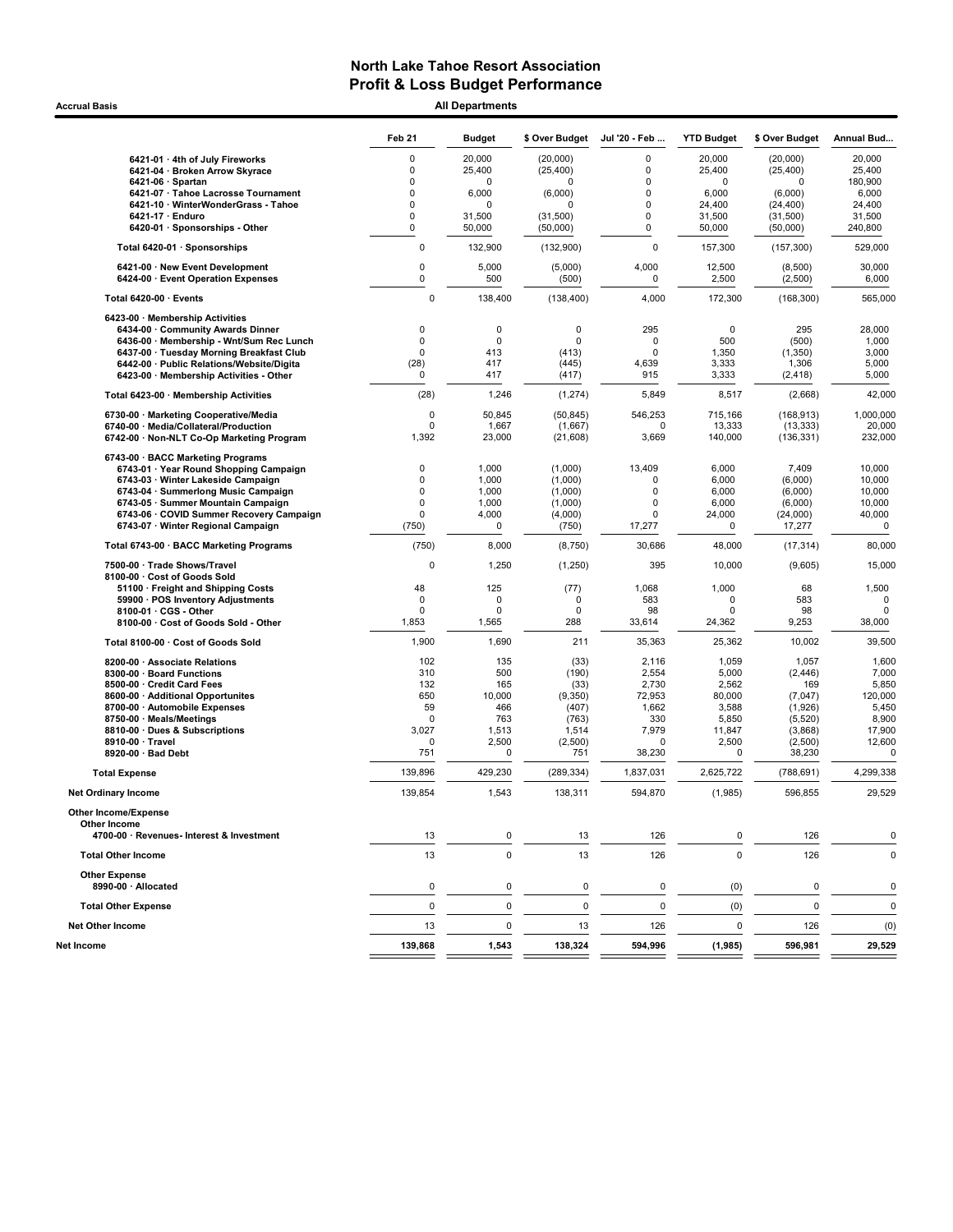# North Lake Tahoe Resort Association Profit & Loss Prev Year Comparison Accrual Basis July 2020 through February 2021

|                                                                                                                                                                                                                                                                                                                                               | Jul '20 - Feb 21                                                                | Jul '19 - Feb 20                                                       | \$ Change                                                                 | % Change                                                  |
|-----------------------------------------------------------------------------------------------------------------------------------------------------------------------------------------------------------------------------------------------------------------------------------------------------------------------------------------------|---------------------------------------------------------------------------------|------------------------------------------------------------------------|---------------------------------------------------------------------------|-----------------------------------------------------------|
| <b>Ordinary Income/Expense</b>                                                                                                                                                                                                                                                                                                                |                                                                                 |                                                                        |                                                                           |                                                           |
| Income<br>4050-00 County of Placer TOT Funding                                                                                                                                                                                                                                                                                                | 2,261,053                                                                       | 2,599,692                                                              | (338, 639)                                                                | (13)%                                                     |
| 4200-00 · Membership Dues Revenue<br>4250-00 · Revenues-Membership Activities                                                                                                                                                                                                                                                                 | 92,593                                                                          | 89,794                                                                 | 2,799                                                                     | 3%                                                        |
| 4251-00 · Tues AM Breakfast Club<br>4251-01 · Tues AM Breakfast Club Sponsors<br>4251-00 · Tues AM Breakfast Club - Other                                                                                                                                                                                                                     | 0<br>$\mathbf 0$                                                                | 3,325<br>4,005                                                         | (3,325)<br>(4,005)                                                        | (100)%<br>(100)%                                          |
| Total 4251-00 · Tues AM Breakfast Club                                                                                                                                                                                                                                                                                                        | $\mathbf 0$                                                                     | 7,330                                                                  | (7, 330)                                                                  | (100)%                                                    |
| 4250-00 · Revenues-Membership Activities - Other                                                                                                                                                                                                                                                                                              | 3,170                                                                           | 7,376                                                                  | (4,206)                                                                   | (57)%                                                     |
| Total 4250-00 · Revenues-Membership Activities                                                                                                                                                                                                                                                                                                | 3,170                                                                           | 14,706                                                                 | (11, 536)                                                                 | (78)%                                                     |
| 4253-00 · Revenue- Other<br>4350-00 · Special Events (Marketing)<br>4600-00 Commissions                                                                                                                                                                                                                                                       | 1,525<br>0                                                                      | 1,000<br>0                                                             | 525<br>0                                                                  | 53%<br>0%                                                 |
| 4601-00 · Commissions - South Shore<br>4600-00 · Commissions - Other                                                                                                                                                                                                                                                                          | 0<br>$\mathbf 0$                                                                | 10,138<br>34,545                                                       | (10, 138)<br>(34, 545)                                                    | (100)%<br>(100)%                                          |
| Total 4600-00 · Commissions                                                                                                                                                                                                                                                                                                                   | $\mathbf 0$                                                                     | 44,684                                                                 | (44, 684)                                                                 | (100)%                                                    |
| 46000 · Merchandise Sales<br>4502-00 · Non-Retail VIC income<br>4504-00 · Retail Revenue - Other<br>46000 · Merchandise Sales - Other                                                                                                                                                                                                         | 1,813<br>560<br>63,189                                                          | 7,403<br>0<br>73,278                                                   | (5,590)<br>560<br>(10,089)                                                | (76)%<br>100%<br>(14)%                                    |
| Total 46000 · Merchandise Sales                                                                                                                                                                                                                                                                                                               | 65,562                                                                          | 80,681                                                                 | (15, 119)                                                                 | (19)%                                                     |
| 4720-00 · Miscellaneous                                                                                                                                                                                                                                                                                                                       | 7,999                                                                           | 0                                                                      | 7,999                                                                     | 100%                                                      |
| <b>Total Income</b>                                                                                                                                                                                                                                                                                                                           | 2,431,902                                                                       | 2,830,556                                                              | (398, 654)                                                                | (14)%                                                     |
| <b>Cost of Goods Sold</b><br>52900 · Purchases - Resale Items                                                                                                                                                                                                                                                                                 | $\mathbf 0$                                                                     | 0                                                                      | $\mathbf 0$                                                               | 0%                                                        |
| <b>Total COGS</b>                                                                                                                                                                                                                                                                                                                             | $\Omega$                                                                        | 0                                                                      | $\mathbf 0$                                                               | 0%                                                        |
| <b>Gross Profit</b>                                                                                                                                                                                                                                                                                                                           | 2,431,902                                                                       | 2,830,556                                                              | (398, 654)                                                                | (14)%                                                     |
| <b>Expense</b><br>5000-00 · Salaries & Wages<br>5000-01 · In-Market Administration<br>5010-00 · Sales Commissions<br>$5020-00 \cdot P/R$ - Tax Expense<br>5030-00 · P/R - Health Insurance Expense<br>5040-00 · P/R - Workmans Comp<br>5060-00 $\cdot$ 401 (k)<br>5070-00 · Other Benefits and Expenses<br>5000-00 · Salaries & Wages - Other | $\mathbf 0$<br>2,106<br>48,688<br>81,659<br>7,521<br>14,875<br>2,804<br>659,989 | 0<br>15,520<br>49,976<br>86,270<br>6,507<br>22,546<br>2,424<br>562,655 | 0<br>(13, 414)<br>(1,288)<br>(4,612)<br>1,014<br>(7,671)<br>380<br>97,335 | 0%<br>(86)%<br>(3)%<br>(5)%<br>16%<br>(34)%<br>16%<br>17% |
| Total 5000-00 · Salaries & Wages                                                                                                                                                                                                                                                                                                              | 817,641                                                                         | 745,897                                                                | 71,744                                                                    | 10%                                                       |
| $5100-00 \cdot$ Rent<br>$5110-00 \cdot$ Utilities<br>5140-00 · Repairs & Maintenance<br>5150-00 Office - Cleaning<br>5100-00 · Rent - Other                                                                                                                                                                                                   | 7,036<br>4,596<br>4,675<br>106,754                                              | 6,989<br>5,441<br>5,700<br>104,506                                     | 46<br>(845)<br>(1,025)<br>2,248                                           | 1%<br>(16)%<br>(18)%<br>2%                                |
| Total 5100-00 · Rent                                                                                                                                                                                                                                                                                                                          | 123,060                                                                         | 122,636                                                                | 424                                                                       | 0%                                                        |
| 5310-00 · Telephone<br>5320-00 · Telephone                                                                                                                                                                                                                                                                                                    | 17,863                                                                          | 15,420                                                                 | 2,443                                                                     | 16%                                                       |
| Total 5310-00 · Telephone                                                                                                                                                                                                                                                                                                                     | 17,863                                                                          | 15,420                                                                 | 2,443                                                                     | 16%                                                       |
| 5420-00 · Mail - USPS                                                                                                                                                                                                                                                                                                                         | 631                                                                             | 1,417                                                                  | (786)                                                                     | (56)%                                                     |
| 5510-00 · Insurance/Bonding<br>$5520-00 \cdot$ Supplies<br>5525-00 · Supplies- Computer                                                                                                                                                                                                                                                       | 8,546<br>5,844                                                                  | 9,404<br>794                                                           | (858)<br>5,050                                                            | (9)%<br>636%                                              |
| 5520-00 · Supplies - Other                                                                                                                                                                                                                                                                                                                    | 13,914                                                                          | 22,600                                                                 | (8,687)                                                                   | (38)%                                                     |
| Total 5520-00 $\cdot$ Supplies                                                                                                                                                                                                                                                                                                                | 19,758                                                                          | 23,395                                                                 | (3,637)                                                                   | (16)%                                                     |
| 5610-00 Depreciation<br>5700-00 · Equipment Support & Maintenance<br>5710-00 · Taxes, Licenses & Fees<br>5740-00 · Equipment Rental/Leasing<br>5800-00 · Training Seminars                                                                                                                                                                    | 764<br>16,926<br>9,550<br>3,388<br>376                                          | 944<br>11,894<br>8,562<br>10,694<br>4,513                              | (180)<br>5,031<br>987<br>(7,306)<br>(4, 136)                              | (19)%<br>42%<br>12%<br>(68)%<br>(92)%                     |
| 5850-00 · Artist of Month - Commissions                                                                                                                                                                                                                                                                                                       | 1,010                                                                           | 9,287                                                                  | (8,276)                                                                   | (89)%                                                     |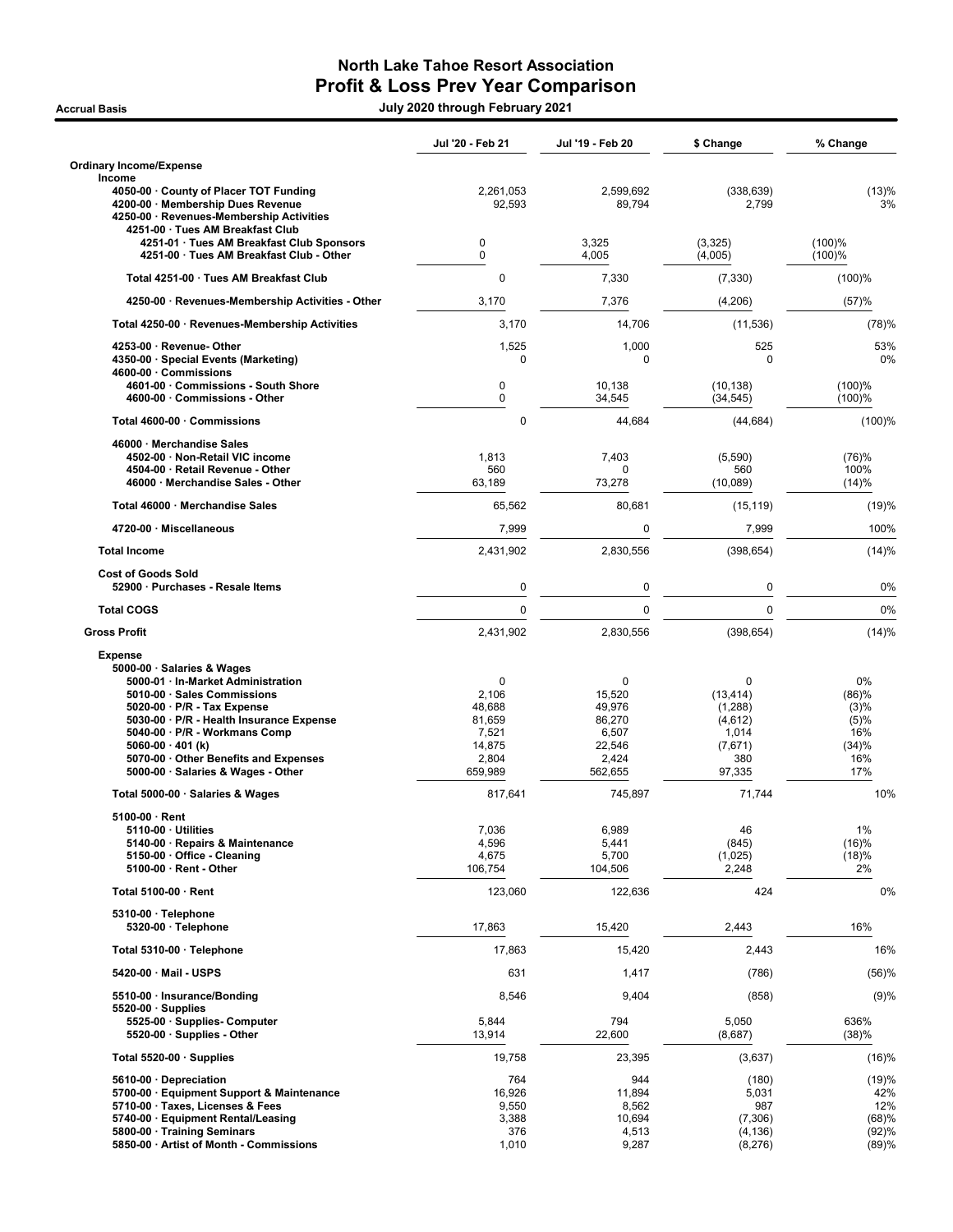# North Lake Tahoe Resort Association Profit & Loss Prev Year Comparison

.<br>| July 2020 through February 2021<br>| July 2020 through February 2021

|                                                                                                                                                                                                                                                                                | Jul '20 - Feb 21                                                     | Jul '19 - Feb 20                                                         | \$ Change                                                                      | % Change                                                          |
|--------------------------------------------------------------------------------------------------------------------------------------------------------------------------------------------------------------------------------------------------------------------------------|----------------------------------------------------------------------|--------------------------------------------------------------------------|--------------------------------------------------------------------------------|-------------------------------------------------------------------|
| 5900-00 · Professional Fees<br>5910-00 · Professional Fees - Attorneys<br>5920-00 · Professional Fees - Accountant                                                                                                                                                             | 2,380<br>21,800                                                      | 3,760<br>21,825                                                          | (1,380)<br>(25)                                                                | (37)%<br>$(0)\%$                                                  |
| 5921-00 · Professional Fees - Other                                                                                                                                                                                                                                            | 38,420                                                               | 74,098                                                                   | (35, 678)                                                                      | (48)%                                                             |
| Total 5900-00 · Professional Fees                                                                                                                                                                                                                                              | 62,600                                                               | 99,683                                                                   | (37,083)                                                                       | (37)%                                                             |
| $6020-00 \cdot$ Programs<br>6016-00 · Special Event Partnership                                                                                                                                                                                                                | 151                                                                  | 14,000                                                                   | (13, 849)                                                                      | (99)%                                                             |
| Total 6020-00 · Programs                                                                                                                                                                                                                                                       | 151                                                                  | 14,000                                                                   | (13, 849)                                                                      | (99)%                                                             |
| $6420-00 \cdot$ Events<br>6420-01 · Sponsorships<br>6023-00 · Autumn Food & Wine                                                                                                                                                                                               | 0                                                                    | 34,668                                                                   | (34,668)                                                                       | (100)%                                                            |
| 6421-04 · Broken Arrow Skyrace<br>$6421-06 \cdot$ Spartan<br>6421-07 · Tahoe Lacrosse Tournament<br>6421-10 · WinterWonderGrass - Tahoe<br>6421-16 · Mountain Travel Symposium                                                                                                 | 0<br>0<br>0<br>0<br>0                                                | 25,000<br>254,019<br>6,000<br>17,680<br>5,525                            | (25,000)<br>(254, 019)<br>(6,000)<br>(17,680)<br>(5, 525)                      | (100)%<br>(100)%<br>(100)%<br>(100)%<br>(100)%                    |
| Total 6420-01 · Sponsorships                                                                                                                                                                                                                                                   | $\mathbf 0$                                                          | 342,892                                                                  | (342, 892)                                                                     | (100)%                                                            |
| 6421-00 · New Event Development<br>6424-00 · Event Operation Expenses                                                                                                                                                                                                          | 4,000<br>0                                                           | 220<br>1,617                                                             | 3,780<br>(1,617)                                                               | 1,718%<br>(100)%                                                  |
| Total 6420-00 · Events                                                                                                                                                                                                                                                         | 4,000                                                                | 344,729                                                                  | (340, 729)                                                                     | (99)%                                                             |
| 6423-00 · Membership Activities<br>6434-00 · Community Awards Dinner<br>6436-00 · Membership - Wnt/Sum Rec Lunch<br>6437-00 · Tuesday Morning Breakfast Club<br>6442-00 · Public Relations/Website/Digita<br>$6444-00 \cdot Trades$<br>6423-00 · Membership Activities - Other | 295<br>0<br>$\Omega$<br>4,639<br>0<br>915                            | 21,140<br>633<br>2,724<br>3,798<br>0<br>1,779                            | (20, 845)<br>(633)<br>(2,724)<br>841<br>0<br>(864)                             | (99)%<br>(100)%<br>(100)%<br>22%<br>0%<br>(49)%                   |
| Total 6423-00 · Membership Activities                                                                                                                                                                                                                                          | 5,849                                                                | 30,074                                                                   | (24, 225)                                                                      | (81)%                                                             |
| 6730-00 · Marketing Cooperative/Media<br>6740-00 · Media/Collateral/Production<br>6742-00 · Non-NLT Co-Op Marketing Program                                                                                                                                                    | 546,253<br>0<br>3,669                                                | 1,107,149<br>384<br>9,134                                                | (560, 896)<br>(384)<br>(5,465)                                                 | (51)%<br>(100)%<br>(60)%                                          |
| 6743-00 · BACC Marketing Programs<br>6743-01 · Year Round Shopping Campaign<br>6743-03 · Winter Lakeside Campaign<br>6743-04 · Summerlong Music Campaign<br>6743-05 · Summer Mountain Campaign<br>6743-07 · Winter Regional Campaign                                           | 13,409<br>0<br>$\pmb{0}$<br>$\Omega$<br>17,277                       | 9,708<br>16,097<br>$\mathbf 0$<br>0<br>0                                 | 3,701<br>(16,097)<br>0<br>0<br>17,277                                          | 38%<br>(100)%<br>0%<br>0%<br>100%                                 |
| Total 6743-00 · BACC Marketing Programs                                                                                                                                                                                                                                        | 30,686                                                               | 25,805                                                                   | 4,881                                                                          | 19%                                                               |
| 7500-00 · Trade Shows/Travel<br>8100-00 · Cost of Goods Sold                                                                                                                                                                                                                   | 395                                                                  | 3,426                                                                    | (3,031)                                                                        | (89)%                                                             |
| 51100 · Freight and Shipping Costs<br>52500 · Purchase Discounts<br>59900 · POS Inventory Adjustments<br>$8100-01 \cdot \text{CGS}$ - Other<br>8100-00 · Cost of Goods Sold - Other                                                                                            | 1,068<br>$\pmb{0}$<br>583<br>98<br>33,614                            | 872<br>(1)<br>351<br>0<br>37,899                                         | 196<br>$\mathbf{1}$<br>232<br>98<br>(4, 284)                                   | 22%<br>100%<br>66%<br>100%<br>(11)%                               |
| Total 8100-00 · Cost of Goods Sold                                                                                                                                                                                                                                             | 35,363                                                               | 39,121                                                                   | (3,758)                                                                        | (10)%                                                             |
| 8200-00 · Associate Relations<br>8300-00 · Board Functions<br>8500-00 · Credit Card Fees<br>8600-00 · Additional Opportunites<br>8700-00 · Automobile Expenses<br>8750-00 · Meals/Meetings<br>8810-00 · Dues & Subscriptions<br>8920-00 · Bad Debt                             | 2,116<br>2,554<br>2,730<br>72,953<br>1,662<br>330<br>7,979<br>38,230 | 1,042<br>19,999<br>4,421<br>$\Omega$<br>1,866<br>1,548<br>5,525<br>2,899 | 1,074<br>(17, 445)<br>(1,691)<br>72,953<br>(205)<br>(1,218)<br>2,455<br>35,331 | 103%<br>(87)%<br>(38)%<br>100%<br>(11)%<br>(79)%<br>44%<br>1,219% |
| <b>Total Expense</b>                                                                                                                                                                                                                                                           | 1,837,031                                                            | 2,674,869                                                                | (837, 838)                                                                     | (31)%                                                             |
| <b>Net Ordinary Income</b>                                                                                                                                                                                                                                                     | 594,870                                                              | 155,687                                                                  | 439,184                                                                        | 282%                                                              |
| <b>Other Income/Expense</b><br>Other Income                                                                                                                                                                                                                                    |                                                                      |                                                                          |                                                                                |                                                                   |
| 4700-00 · Revenues- Interest & Investment                                                                                                                                                                                                                                      | 126                                                                  | 185                                                                      | (59)                                                                           | (32)%                                                             |
| <b>Total Other Income</b>                                                                                                                                                                                                                                                      | 126                                                                  | 185                                                                      | (59)                                                                           | (32)%                                                             |

Other Expense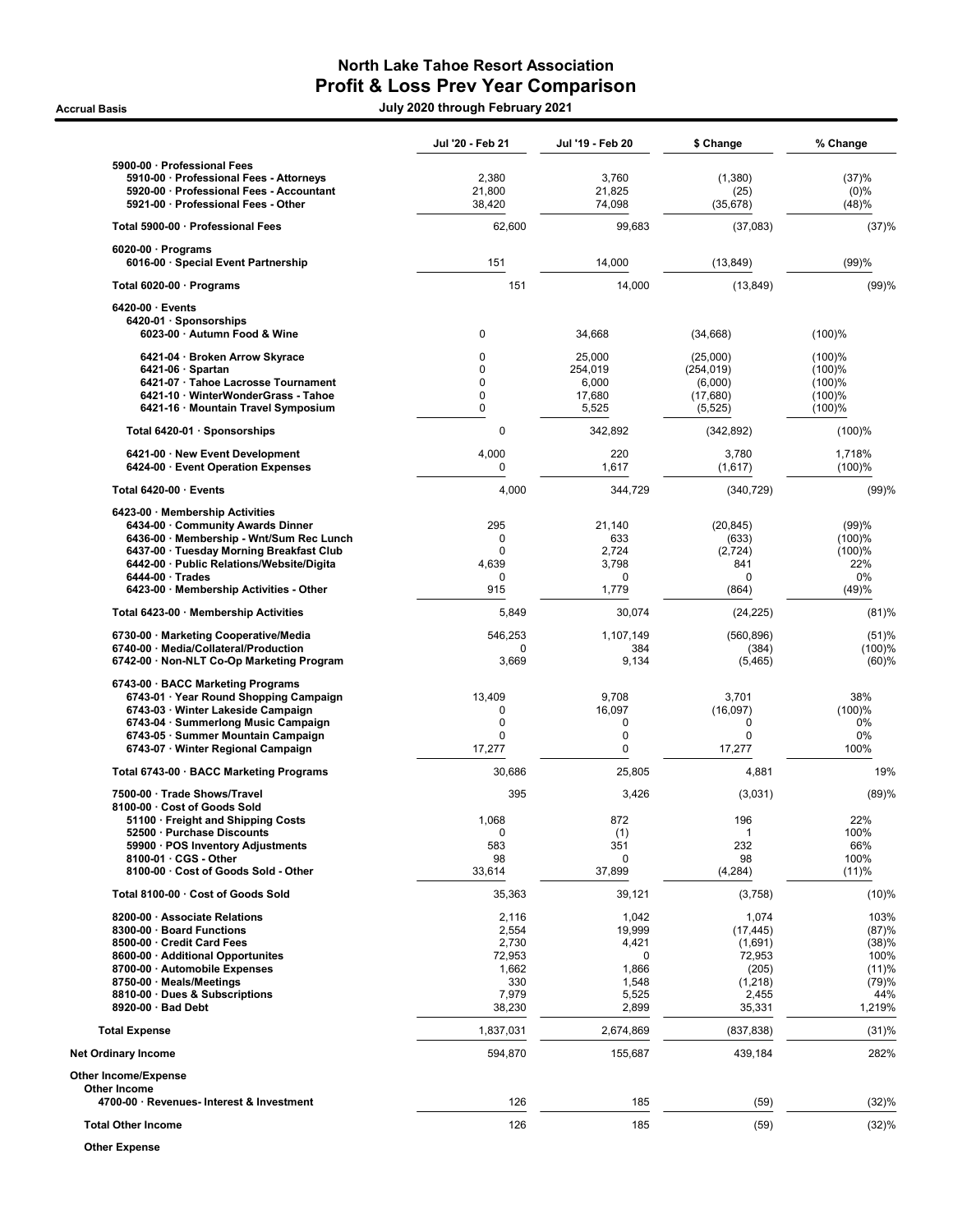# North Lake Tahoe Resort Association Profit & Loss Prev Year Comparison .<br>| July 2020 through February 2021<br>| July 2020 through February 2021

| Jul '20 - Feb 21 | Jul '19 - Feb 20 | \$ Change | % Change       |
|------------------|------------------|-----------|----------------|
|                  | ι.               |           | $0\%$<br>$0\%$ |
|                  |                  |           | $0\%$          |
| 126              | 185              | (59)      | (32)%          |
| 594.996          | 155.872          | 439.125   | 282%           |
|                  |                  |           |                |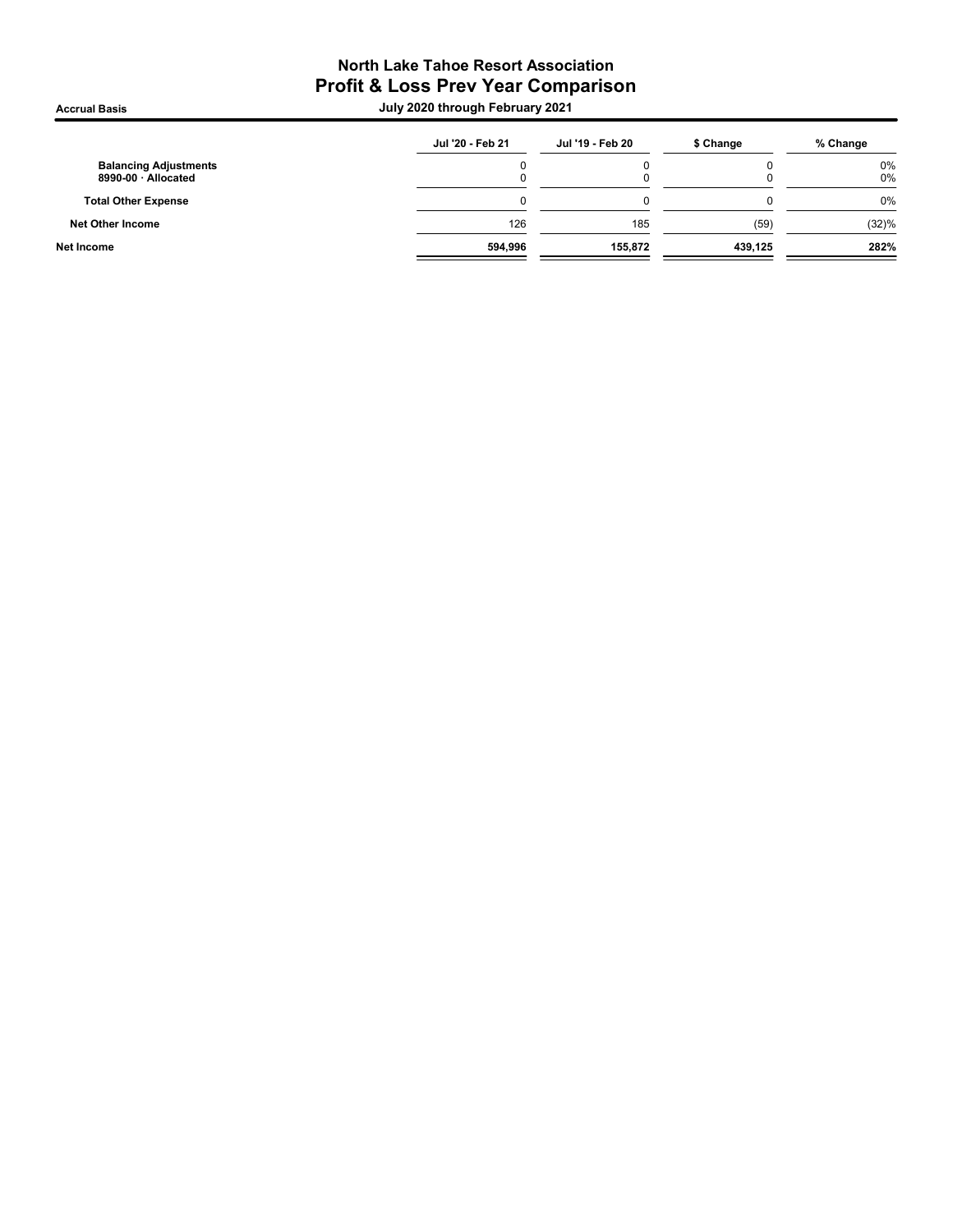| 11 - Marketing<br><b>Accrual Basis</b>                                                                  |                            |                    |                       |                             |                       |                       |                          |  |
|---------------------------------------------------------------------------------------------------------|----------------------------|--------------------|-----------------------|-----------------------------|-----------------------|-----------------------|--------------------------|--|
|                                                                                                         | Feb 21                     | <b>Budget</b>      | \$ Over Budget        | Jul '20 - Feb 21            | <b>YTD Budget</b>     | \$ Over Budget        | <b>Annual Budget</b>     |  |
| <b>Ordinary Income/Expense</b>                                                                          |                            |                    |                       |                             |                       |                       |                          |  |
| Income<br>4050-00 · County of Placer TOT Funding<br>4253-00 · Revenue- Other<br>4720-00 · Miscellaneous | 171,034<br>1,250           | 325,434            | (154, 400)            | 1,566,398<br>1,525<br>1,250 | 1,783,448<br>$\Omega$ | (217,050)<br>1,525    | 2,983,682<br>O           |  |
| <b>Total Income</b>                                                                                     | 172,284                    | 325,434            | (153, 150)            | 1,569,173                   | 1,783,448             | (214, 275)            | 2,983,682                |  |
| <b>Gross Profit</b>                                                                                     | 172,284                    | 325,434            | (153, 150)            | 1,569,173                   | 1,783,448             | (214, 275)            | 2,983,682                |  |
| <b>Expense</b>                                                                                          |                            |                    |                       |                             |                       |                       |                          |  |
| 5000-00 · Salaries & Wages<br>5020-00 · P/R - Tax Expense                                               | 1,232                      | 1,667              | (435)                 | 12,155                      | 13,333                | (1, 178)              | 20,000                   |  |
| 5030-00 · P/R - Health Insurance Expense<br>5040-00 · P/R - Workmans Comp                               | 3,979<br>529               | 4,000<br>125       | (21)<br>404           | 26,584<br>3,072             | 32,000<br>1,000       | (5, 416)<br>2,072     | 48,000<br>1,500          |  |
| 5060-00 $\cdot$ 401 (k)<br>5070-00 · Other Benefits and Expenses                                        | 743<br>30                  | 833<br>142         | (91)<br>(111)         | 6,617<br>673                | 6,667<br>1,133        | (49)<br>(461)         | 10,000<br>1,700          |  |
| 5000-00 · Salaries & Wages - Other<br>Total 5000-00 · Salaries & Wages                                  | 20,546<br>27,059           | 22,299<br>29,066   | (1,754)<br>(2,007)    | 180,137<br>229,239          | 178,395<br>232,528    | 1,743<br>(3, 289)     | 267,592<br>348,792       |  |
| $5100-00 \cdot$ Rent                                                                                    |                            |                    |                       |                             |                       |                       |                          |  |
| 5110-00 · Utilities<br>5140-00 · Repairs & Maintenance                                                  | 136<br>74                  | 200<br>75          | (64)<br>(1)           | 1,156<br>260                | 1,275<br>600          | (119)<br>(340)        | 1,855<br>900             |  |
| 5150-00 · Office - Cleaning<br>5100-00 · Rent - Other                                                   | 180<br>2,126               | 250<br>2,400       | (70)<br>(274)         | 1,512<br>17,294             | 2,000<br>18,176       | (488)<br>(883)        | 3,000<br>27,777          |  |
| Total 5100-00 · Rent                                                                                    | 2,517                      | 2,925              | (409)                 | 20,222                      | 22,051                | (1,830)               | 33,532                   |  |
| 5310-00 · Telephone                                                                                     |                            |                    |                       |                             |                       |                       |                          |  |
| 5320-00 · Telephone                                                                                     | 535<br>535                 | 549<br>549         | (14)<br>(14)          | 4,082<br>4,082              | 4,392<br>4,392        | (310)<br>(310)        | 6,588<br>6,588           |  |
| Total 5310-00 · Telephone<br>5420-00 · Mail - USPS                                                      | 26                         | 0                  | 26                    | 80                          | $\pmb{0}$             | 80                    |                          |  |
| $5520-00 \cdot$ Supplies                                                                                |                            |                    |                       |                             |                       |                       |                          |  |
| 5525-00 · Supplies- Computer<br>5520-00 · Supplies - Other                                              | $\mathbf 0$<br>12          | 1,716              | (1,705)               | 3,382<br>544                | 0<br>13,729           | 3,382<br>(13, 186)    | 0<br>20,594              |  |
| Total 5520-00 · Supplies                                                                                | 12                         | 1,716              | (1,705)               | 3,926                       | 13,729                | (9,803)               | 20,594                   |  |
| 5700-00 · Equipment Support & Maintenance<br>5710-00 · Taxes, Licenses & Fees                           | 3<br>0                     | 13<br>13           | (10)<br>(13)          | $\mathsf 0$<br>79           | 100<br>100            | (100)<br>(21)         | 150<br>150               |  |
| 5740-00 · Equipment Rental/Leasing<br>5800-00 · Training Seminars                                       | 91<br>0                    | 167<br>750         | (75)<br>(750)         | 851<br>0                    | 1,333<br>6,000        | (482)<br>(6,000)      | 2,000<br>9,000           |  |
| 5900-00 · Professional Fees<br>5910-00 · Professional Fees - Attorneys                                  | $\mathbf 0$                | 125                | (125)                 | $\pmb{0}$                   | 1,000                 | (1,000)               | 1,500                    |  |
| 5921-00 · Professional Fees - Other                                                                     | $\mathbf 0$                | 1,125              | (1, 125)              | $\mathbf 0$                 | 9,000                 | (9,000)               | 13,500                   |  |
| Total 5900-00 · Professional Fees                                                                       | 0                          | 1,250              | (1,250)               | 0                           | 10,000                | (10,000)              | 15,000                   |  |
| 5941-00 · Research & Planning<br>$6020-00 \cdot$ Programs                                               | 0                          | 0                  | $\mathbf 0$           | 0                           | 20,000                | (20,000)              | 40,000                   |  |
| 6016-00 · Special Event Partnership<br>6018-00 · Business Assoc. Grants                                 | 10<br>$\pmb{0}$            | 5,000<br>15,000    | (4,990)<br>(15,000)   | 151<br>$\mathbf 0$          | 13,750<br>15,000      | (13, 599)<br>(15,000) | 50,000<br>30,000         |  |
| Total 6020-00 · Programs                                                                                | 10                         | 20,000             | (19,990)              | 151                         | 28,750                | (28, 599)             | 80,000                   |  |
| 6420-00 · Events<br>6420-01 · Sponsorships                                                              |                            |                    |                       |                             |                       |                       |                          |  |
| 6421-01 · 4th of July Fireworks<br>6421-04 · Broken Arrow Skyrace                                       | $\mathbf 0$<br>0           | 20,000<br>25,400   | (20,000)<br>(25, 400) | $\mathbf 0$<br>$\pmb{0}$    | 20,000<br>25,400      | (20,000)<br>(25, 400) | 20,000<br>25,400         |  |
| 6421-06 · Spartan<br>6421-07 · Tahoe Lacrosse Tournament                                                | $\mathbf 0$<br>$\mathbf 0$ | $\Omega$<br>6,000  | O<br>(6,000)          | $\mathbf 0$<br>$\mathbf 0$  | $\Omega$<br>6,000     | $\Omega$<br>(6,000)   | 180,900<br>6,000         |  |
| 6421-10 · WinterWonderGrass - Tahoe<br>6421-17 · Enduro                                                 | 0<br>0                     | $\Omega$<br>31,500 | O<br>(31, 500)        | $\mathbf 0$<br>$\mathbf 0$  | 24,400<br>31,500      | (24, 400)<br>(31,500) | 24,400<br>31,500         |  |
| 6420-01 · Sponsorships - Other                                                                          | 0                          | 50,000             | (50,000)              | $\pmb{0}$                   | 50,000                | (50,000)              | 240,800                  |  |
| Total 6420-01 · Sponsorships                                                                            | $\pmb{0}$                  | 132,900            | (132,900)             | $\pmb{0}$                   | 157,300               | (157, 300)            | 529,000                  |  |
| 6421-00 · New Event Development<br>6424-00 · Event Operation Expenses                                   | $\mathbf 0$<br>0           | 5,000<br>500       | (5,000)<br>(500)      | 4,000<br>$\mathbf 0$        | 12,500<br>2,500       | (8,500)<br>(2,500)    | 30,000<br>6,000          |  |
| Total 6420-00 · Events                                                                                  | 0                          | 138,400            | (138, 400)            | 4,000                       | 172,300               | (168, 300)            | 565,000                  |  |
| 6423-00 · Membership Activities<br>6442-00 · Public Relations/Website/Digita                            | 600                        |                    |                       | 600                         |                       |                       |                          |  |
| Total 6423-00 · Membership Activities                                                                   | 600                        |                    |                       | 600                         |                       |                       |                          |  |
| 6730-00 · Marketing Cooperative/Media<br>6742-00 · Non-NLT Co-Op Marketing Program                      | $\Omega$                   | 47,376             | (47, 376)             | 503,399                     | 665,728               | (162, 329)            | 925,000                  |  |
| 6743-00 · BACC Marketing Programs                                                                       | 1,192                      | 22,000             | (20, 808)             | 2,069                       | 132,000               | (129, 931)            | 220,000                  |  |
| 6743-01 · Year Round Shopping Campaign<br>6743-03 · Winter Lakeside Campaign                            | 0<br>0                     | 1,000<br>1,000     | (1,000)<br>(1,000)    | 13,409<br>0                 | 6,000<br>6,000        | 7,409<br>(6,000)      | 10,000<br>10,000         |  |
| 6743-04 · Summerlong Music Campaign<br>6743-05 · Summer Mountain Campaign                               | 0<br>0                     | 1,000<br>1,000     | (1,000)<br>(1,000)    | 0<br>0                      | 6,000<br>6,000        | (6,000)<br>(6,000)    | 10,000<br>10,000         |  |
| 6743-06 · COVID Summer Recovery Campaign<br>6743-07 · Winter Regional Campaign                          | 0<br>(750)                 | 4,000<br>0         | (4,000)<br>(750)      | 0<br>17,277                 | 24,000<br>0           | (24,000)<br>17,277    | 40,000<br>$\overline{0}$ |  |
| Total 6743-00 · BACC Marketing Programs                                                                 | (750)                      | 8,000              | (8,750)               | 30,686                      | 48,000                | (17, 314)             | 80,000                   |  |
| 7500-00 · Trade Shows/Travel                                                                            | $\mathbf 0$                | $\mathsf 0$        | $\Omega$              | 395                         | $\Omega$              | 395                   | O                        |  |
| 8200-00 · Associate Relations<br>8600-00 · Additional Opportunites                                      | 12<br>0                    | 23<br>7,917        | (11)<br>(7, 917)      | 168<br>67,753               | 159<br>63,333         | 9<br>4,419            | 250<br>95,000            |  |
| 8700-00 · Automobile Expenses<br>8750-00 · Meals/Meetings                                               | 5<br>0                     | 136<br>250         | (131)<br>(250)        | 277<br>16                   | 955<br>1,750          | (677)<br>(1,734)      | 1,500<br>2,750           |  |
| 8810-00 · Dues & Subscriptions<br>8910-00 · Travel                                                      | 32<br>0                    | 259<br>2,500       | (227)<br>(2,500)      | 400<br>$^{\circ}$           | 1,814<br>2,500        | (1, 413)<br>(2,500)   | 2,850<br>11,100          |  |
| 8920-00 · Bad Debt                                                                                      | 556                        |                    |                       | 556                         |                       |                       |                          |  |
| <b>Total Expense</b>                                                                                    | 31,900                     | 283,309            | (251, 409)            | 868,949                     | 1,427,523             | (558, 574)            | 2,459,256                |  |
| <b>Net Ordinary Income</b><br>Other Income/Expense                                                      | 140,384                    | 42,125             | 98,259                | 700,225                     | 355,926               | 344,299               | 524,426                  |  |
| Other Income<br>4700-00 · Revenues- Interest & Investment                                               | 13                         | 0                  | 13                    | 126                         | $\pmb{0}$             | 126                   | $\Omega$                 |  |
| <b>Total Other Income</b>                                                                               | 13                         | $\mathbf 0$        | 13                    | 126                         | $\pmb{0}$             | 126                   | C                        |  |
| <b>Other Expense</b><br>8990-00 · Allocated                                                             | 31,344                     | 42,125             | (10, 781)             | 278,455                     | 355,926               | (77, 471)             | 524,426                  |  |
|                                                                                                         |                            |                    |                       |                             |                       |                       |                          |  |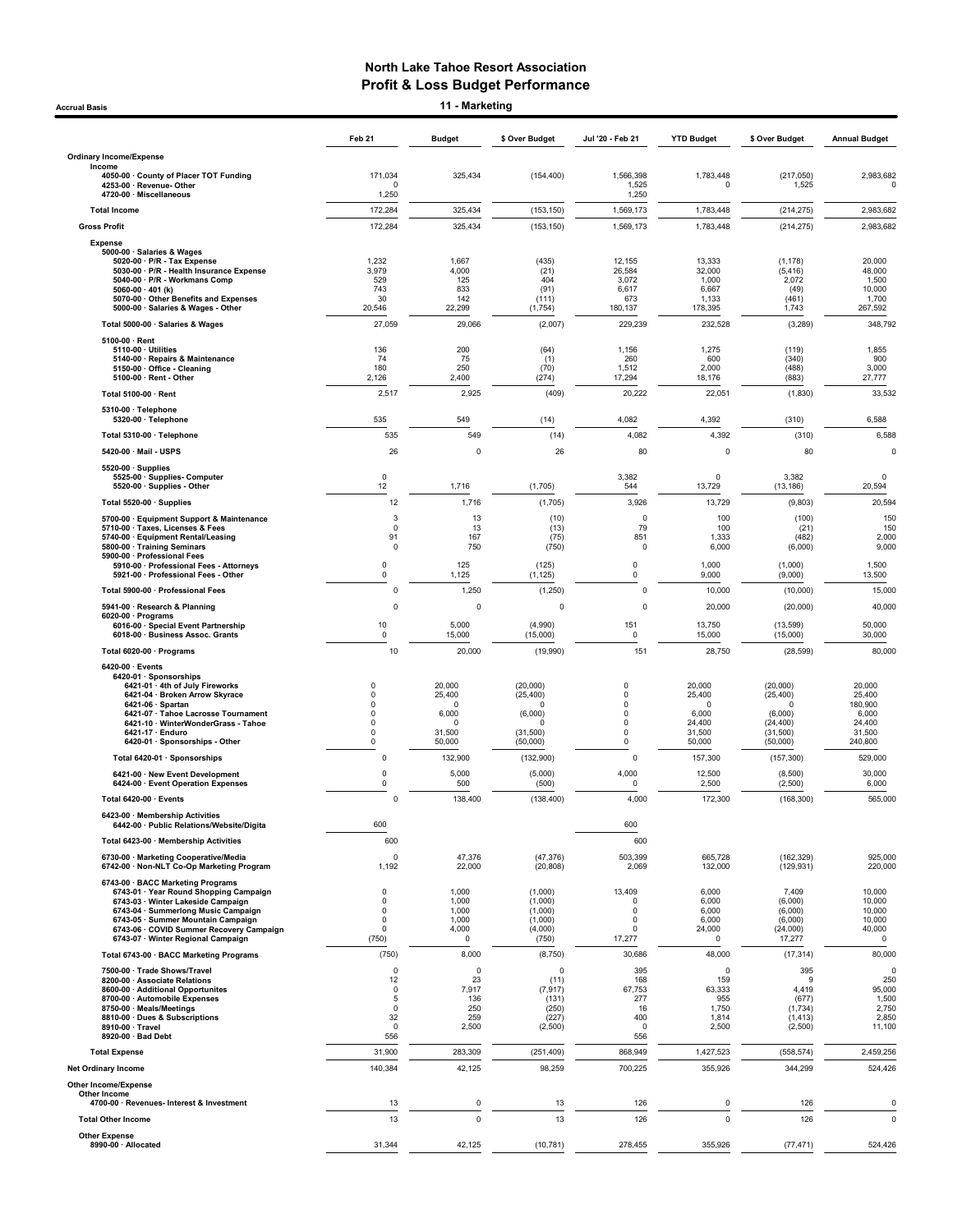| 11 - Marketing<br><b>Accrual Basis</b> |           |               |                |                  |                   |                |                      |  |
|----------------------------------------|-----------|---------------|----------------|------------------|-------------------|----------------|----------------------|--|
|                                        | Feb 21    | <b>Budget</b> | \$ Over Budget | Jul '20 - Feb 21 | <b>YTD Budget</b> | \$ Over Budget | <b>Annual Budget</b> |  |
| <b>Total Other Expense</b>             | 31.344    | 42.125        | (10, 781)      | 278.455          | 355.926           | (77, 471)      | 524,426              |  |
| <b>Net Other Income</b>                | (31, 331) | (42, 125)     | 10,794         | (278, 329)       | (355, 926)        | 77,596         | (524, 426)           |  |
| Net Income                             | 109.054   |               | 109.054        | 421.895          | (0)               | 421.895        |                      |  |
|                                        |           |               |                |                  |                   |                |                      |  |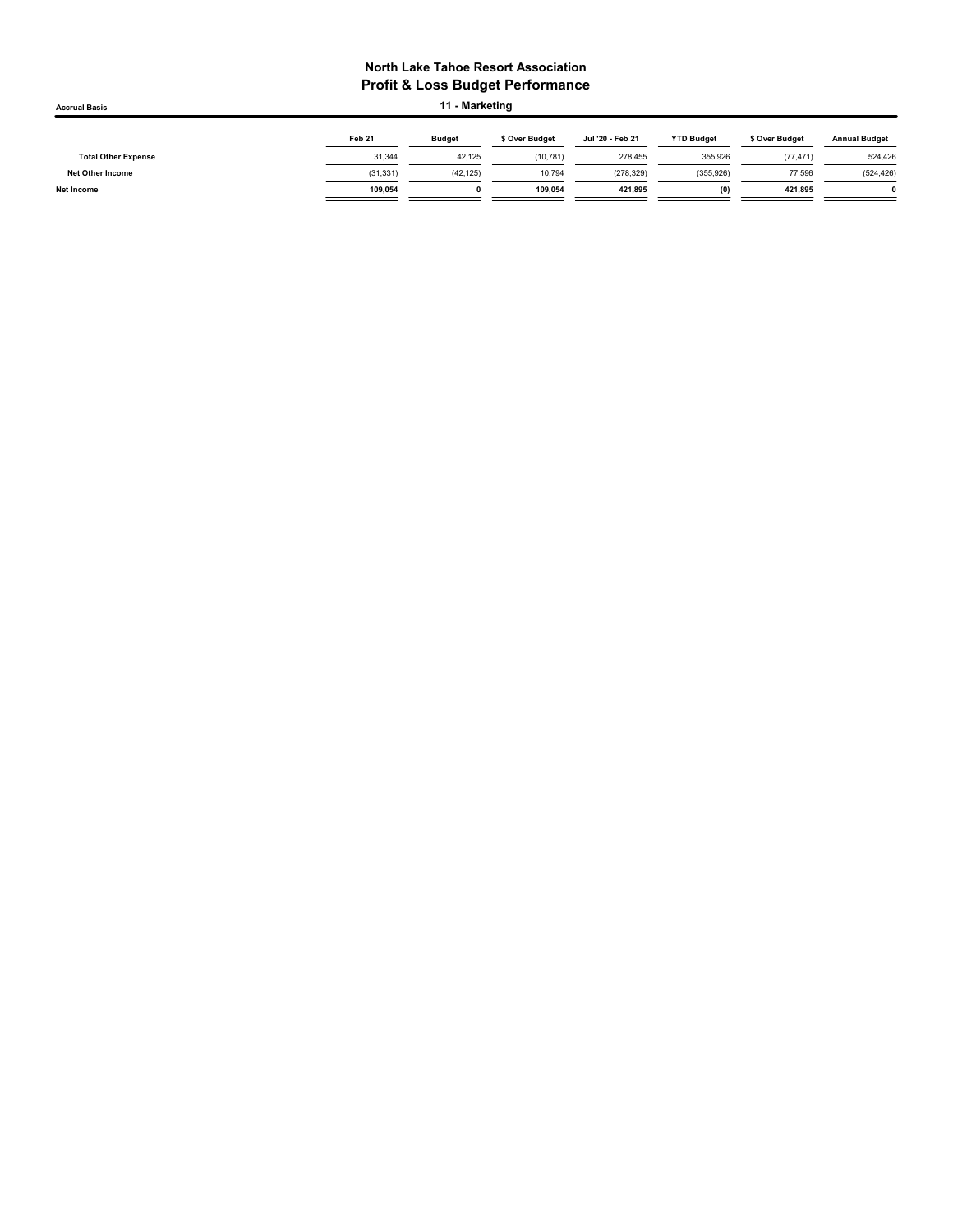# North Lake Tahoe Resort Association **Profit & Loss Budget Performance**<br>30 - Conference

| 30 - Conference<br><b>Accrual Basis</b>                                                                                                                                                                                                                                                         |                                                                           |                                                             |                                                       |                                                                      |                                                          |                                                      |                                                                     |  |  |
|-------------------------------------------------------------------------------------------------------------------------------------------------------------------------------------------------------------------------------------------------------------------------------------------------|---------------------------------------------------------------------------|-------------------------------------------------------------|-------------------------------------------------------|----------------------------------------------------------------------|----------------------------------------------------------|------------------------------------------------------|---------------------------------------------------------------------|--|--|
|                                                                                                                                                                                                                                                                                                 | Feb <sub>21</sub>                                                         | <b>Budget</b>                                               | \$ Over Budget                                        | Jul '20 - Feb 21                                                     | <b>YTD Budget</b>                                        | \$ Over Budget                                       | <b>Annual Budget</b>                                                |  |  |
| <b>Ordinary Income/Expense</b><br>Income                                                                                                                                                                                                                                                        |                                                                           |                                                             |                                                       |                                                                      |                                                          |                                                      |                                                                     |  |  |
| 4050-00 · County of Placer TOT Funding                                                                                                                                                                                                                                                          | 28,854                                                                    | 28,854                                                      | $\mathbf 0$                                           | 254,953                                                              | 254,953                                                  | 0                                                    | 384,054                                                             |  |  |
| <b>Total Income</b>                                                                                                                                                                                                                                                                             | 28,854                                                                    | 28,854                                                      | $\mathbf 0$                                           | 254,953                                                              | 254,953                                                  | $\mathbf 0$                                          | 384,054                                                             |  |  |
| <b>Gross Profit</b>                                                                                                                                                                                                                                                                             | 28,854                                                                    | 28,854                                                      | $\Omega$                                              | 254,953                                                              | 254,953                                                  | $\Omega$                                             | 384,054                                                             |  |  |
| <b>Expense</b><br>5000-00 · Salaries & Wages<br>5010-00 · Sales Commissions<br>5020-00 · P/R - Tax Expense<br>5030-00 · P/R - Health Insurance Expense<br>5040-00 · P/R - Workmans Comp<br>5060-00 $\cdot$ 401 (k)<br>5070-00 Other Benefits and Expenses<br>5000-00 · Salaries & Wages - Other | $\mathbf 0$<br>951<br>2.367<br>406<br>558<br>64<br>15,037                 | $\mathbf 0$<br>1,157<br>2.042<br>167<br>500<br>38<br>14,030 | $\pmb{0}$<br>(207)<br>326<br>239<br>58<br>27<br>1,007 | 2,106<br>9,420<br>17.938<br>1,984<br>4,585<br>757<br>118,994         | 0<br>9,257<br>16,333<br>1,333<br>4,000<br>300<br>112,243 | 2,106<br>163<br>1.605<br>651<br>585<br>457<br>6,750  | $\mathbf 0$<br>13,886<br>24.500<br>2,000<br>6,000<br>450<br>168,365 |  |  |
| Total 5000-00 · Salaries & Wages                                                                                                                                                                                                                                                                | 19.383                                                                    | 17,933                                                      | 1.449                                                 | 155.783                                                              | 143.467                                                  | 12.316                                               | 215.201                                                             |  |  |
| 5100-00 $\cdot$ Rent<br>$5110-00 \cdot$ Utilities<br>5140-00 · Repairs & Maintenance<br>5150-00 · Office - Cleaning<br>5100-00 · Rent - Other                                                                                                                                                   | 97<br>55<br>133<br>1,939                                                  | 75<br>22<br>142<br>1,167                                    | 22<br>33<br>(8)<br>772                                | 775<br>193<br>1,039<br>11,374                                        | 600<br>173<br>1,133<br>9,333                             | 175<br>19<br>(94)<br>2,041                           | 900<br>260<br>1,700<br>14,000                                       |  |  |
| Total 5100-00 · Rent                                                                                                                                                                                                                                                                            | 2,224                                                                     | 1,405                                                       | 819                                                   | 13,380                                                               | 11,240                                                   | 2,140                                                | 16,860                                                              |  |  |
| 5310-00 · Telephone<br>5320-00 · Telephone                                                                                                                                                                                                                                                      | 420                                                                       | 267                                                         | 154                                                   | 3,081                                                                | 2,133                                                    | 948                                                  | 3,200                                                               |  |  |
| Total 5310-00 · Telephone                                                                                                                                                                                                                                                                       | 420                                                                       | 267                                                         | 154                                                   | 3,081                                                                | 2,133                                                    | 948                                                  | 3,200                                                               |  |  |
| 5420-00 Mail USPS                                                                                                                                                                                                                                                                               | 18                                                                        | 17                                                          | $\overline{2}$                                        | 55                                                                   | 133                                                      | (79)                                                 | 200                                                                 |  |  |
| $5520-00 \cdot$ Supplies<br>5525-00 · Supplies- Computer<br>5520-00 · Supplies - Other                                                                                                                                                                                                          | $\mathbf 0$<br>8                                                          | 45<br>113                                                   | (45)<br>(105)                                         | $\mathbf 0$<br>331                                                   | 360<br>900                                               | (360)<br>(569)                                       | 540<br>1,350                                                        |  |  |
| Total 5520-00 · Supplies                                                                                                                                                                                                                                                                        | 8                                                                         | 158                                                         | (150)                                                 | 331                                                                  | 1,260                                                    | (929)                                                | 1,890                                                               |  |  |
| 5710-00 · Taxes, Licenses & Fees<br>5740-00 · Equipment Rental/Leasing<br>5800-00 · Training Seminars<br>6730-00 · Marketing Cooperative/Media<br>8200-00 · Associate Relations<br>8750-00 · Meals/Meetings<br>8810-00 · Dues & Subscriptions                                                   | 0<br>40<br>$\mathbf 0$<br>$\mathbf 0$<br>28<br>$\mathbf 0$<br>$\mathbf 0$ | 8<br>83<br>$\mathbf 0$<br>3,469<br>29<br>63                 | (8)<br>(43)<br>$\Omega$<br>(3, 469)<br>(29)<br>(63)   | 120<br>390<br>$\Omega$<br>42,853<br>28<br>$\mathbf 0$<br>$\mathbf 0$ | 67<br>667<br>$\mathbf 0$<br>49,438<br>0<br>233<br>500    | 53<br>(277)<br>0<br>(6, 585)<br>28<br>(233)<br>(500) | 100<br>1,000<br>2,000<br>75,000<br>$\Omega$<br>350<br>750           |  |  |
| <b>Total Expense</b>                                                                                                                                                                                                                                                                            | 22,122                                                                    | 23,432                                                      | (1, 310)                                              | 216,021                                                              | 209,139                                                  | 6,882                                                | 316,551                                                             |  |  |
| <b>Net Ordinary Income</b>                                                                                                                                                                                                                                                                      | 6,732                                                                     | 5,422                                                       | 1,310                                                 | 38,932                                                               | 45,814                                                   | (6,882)                                              | 67,503                                                              |  |  |
| Other Income/Expense<br><b>Other Expense</b><br>8990-00 · Allocated                                                                                                                                                                                                                             | 4,033                                                                     | 5,422                                                       | (1, 389)                                              | 35,827                                                               | 45,814                                                   | (9,987)                                              | 67,503                                                              |  |  |
| <b>Total Other Expense</b>                                                                                                                                                                                                                                                                      | 4,033                                                                     | 5,422                                                       | (1, 389)                                              | 35,827                                                               | 45,814                                                   | (9,987)                                              | 67,503                                                              |  |  |
| <b>Net Other Income</b>                                                                                                                                                                                                                                                                         | (4,033)                                                                   | (5, 422)                                                    | 1,389                                                 | (35, 827)                                                            | (45, 814)                                                | 9,987                                                | (67, 503)                                                           |  |  |
| <b>Net Income</b>                                                                                                                                                                                                                                                                               | 2,699                                                                     | (0)                                                         | 2,699                                                 | 3,104                                                                | (0)                                                      | 3,105                                                | $\mathbf 0$                                                         |  |  |
|                                                                                                                                                                                                                                                                                                 |                                                                           |                                                             |                                                       |                                                                      |                                                          |                                                      |                                                                     |  |  |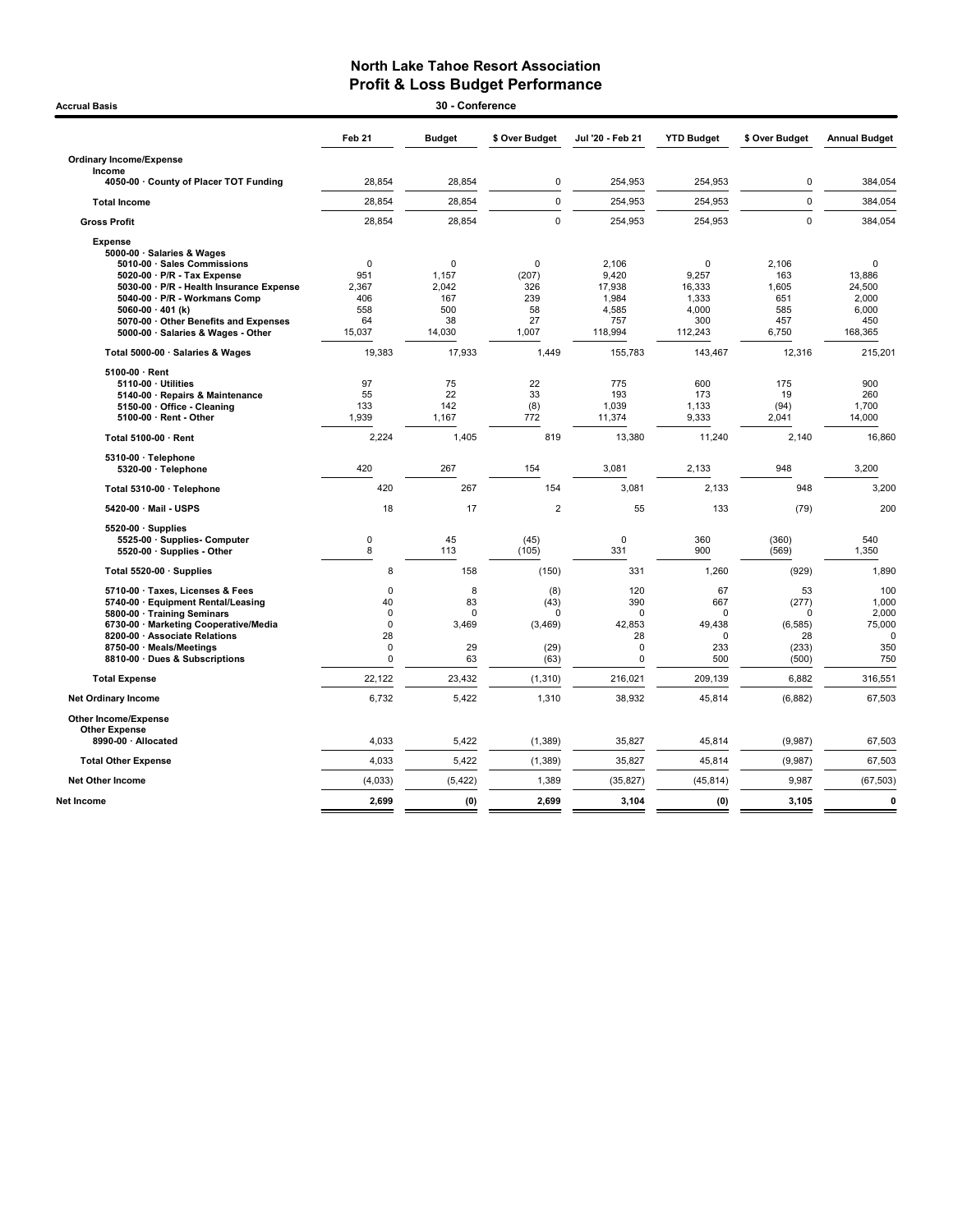Accrual Basis 42 - Visitor Center

|                                                                         | Feb 21                  | <b>Budget</b>    | \$ Over Budget      | Jul '20 - Feb 21   | <b>YTD Budget</b>       | \$ Over Budget      | <b>Annual Budget</b>    |
|-------------------------------------------------------------------------|-------------------------|------------------|---------------------|--------------------|-------------------------|---------------------|-------------------------|
| <b>Ordinary Income/Expense</b>                                          |                         |                  |                     |                    |                         |                     |                         |
| Income<br>4050-00 · County of Placer TOT Funding                        | 39,566                  | 39,566           | $\mathbf 0$         | 306,294            | 306,295                 | (1)                 | 457,711                 |
| 46000 · Merchandise Sales                                               |                         |                  |                     |                    |                         |                     |                         |
| 4502-00 · Non-Retail VIC income<br>4504-00 · Retail Revenue - Other     | 258<br>$\Omega$         | 0<br>$\Omega$    | 258<br>$\Omega$     | 1,813<br>560       | $\mathbf 0$<br>$\Omega$ | 1,813<br>560        | $\mathbf 0$<br>$\Omega$ |
| 46000 · Merchandise Sales - Other                                       | 3,453                   | 3.500            | (47)                | 63,189             | 54,500                  | 8,689               | 85,000                  |
| Total 46000 · Merchandise Sales                                         | 3,711                   | 3,500            | 211                 | 65,562             | 54,500                  | 11,062              | 85,000                  |
| <b>Total Income</b>                                                     | 43,277                  | 43,066           | 211                 | 371,856            | 360,795                 | 11,061              | 542,711                 |
| <b>Gross Profit</b>                                                     | 43,277                  | 43,066           | 211                 | 371,856            | 360,795                 | 11,061              | 542,711                 |
| <b>Expense</b>                                                          |                         |                  |                     |                    |                         |                     |                         |
| 5000-00 · Salaries & Wages<br>5020-00 · P/R - Tax Expense               | 672                     | 1,292            | (620)               | 6,755              | 10,333                  | (3,578)             | 15,500                  |
| 5030-00 · P/R - Health Insurance Expense                                | 1,260                   | 1,583            | (324)               | 9,351              | 12,667                  | (3, 315)            | 19,000                  |
| 5040-00 · P/R - Workmans Comp<br>5060-00 $\cdot$ 401 (k)                | 247<br>280              | 433<br>417       | (186)               | 2,782<br>2.843     | 3,467<br>3.333          | (685)<br>(490)      | 5,200                   |
| 5070-00 Other Benefits and Expenses                                     | 17                      | 82               | (136)<br>(65)       | 531                | 655                     | (124)               | 5,000<br>982            |
| 5000-00 · Salaries & Wages - Other                                      | 7,470                   | 15,568           | (8,099)             | 74,773             | 124,545                 | (49, 772)           | 186,818                 |
| Total 5000-00 · Salaries & Wages                                        | 9,946                   | 19,375           | (9, 429)            | 97,036             | 155,000                 | (57, 964)           | 232,500                 |
| 5100-00 · Rent                                                          |                         |                  |                     |                    |                         |                     |                         |
| 5110-00 · Utilities<br>5140-00 · Repairs & Maintenance                  | 518<br>248              | 583<br>458       | (65)<br>(211)       | 3,494<br>866       | 4,667<br>3,667          | (1, 172)<br>(2,800) | 7,000<br>5,500          |
| 5150-00 · Office - Cleaning                                             |                         | 358              | (358)               | $\Omega$           | 2,867                   | (2, 867)            | 4,300                   |
| 5100-00 · Rent - Other                                                  | 5,933                   | 6,721            | (788)               | 51,184             | 53,767                  | (2, 583)            | 80,650                  |
| Total 5100-00 · Rent                                                    | 6,698                   | 8,121            | (1, 422)            | 55,545             | 64,967                  | (9, 422)            | 97,450                  |
| 5310-00 · Telephone<br>5320-00 · Telephone                              | 318                     | 238              | 80                  | 2,362              | 1,900                   | 462                 | 2,850                   |
| Total 5310-00 · Telephone                                               | 318                     | 238              | 80                  | 2,362              | 1,900                   | 462                 | 2,850                   |
| 5420-00 · Mail - USPS                                                   | 18                      | 17               | $\overline{2}$      | 55                 | 133                     | (79)                | 200                     |
| 5520-00 · Supplies                                                      |                         |                  |                     |                    |                         |                     |                         |
| 5525-00 · Supplies- Computer                                            | $\mathbf 0$             | 75<br>2,917      | (75)<br>(2,581)     | $\Omega$<br>2,654  | 600<br>23,333           | (600)               | 900<br>35,000           |
| 5520-00 · Supplies - Other                                              | 335                     |                  |                     |                    |                         | (20, 679)           |                         |
| Total 5520-00 · Supplies                                                | 335                     | 2,992            | (2,656)             | 2,654              | 23,933                  | (21, 279)           | 35,900                  |
| 5610-00 · Depreciation<br>5700-00 · Equipment Support & Maintenance     | 153<br>$\circ$          | 0<br>4           | 153<br>(4)          | 415<br>$\mathbf 0$ | $\mathbf 0$<br>33       | 415<br>(33)         | 0<br>50                 |
| 5710-00 · Taxes, Licenses & Fees                                        | $\mathbf 0$             | $\Delta$         | (4)                 | 30                 | 33                      | (3)                 | 50                      |
| 5740-00 · Equipment Rental/Leasing                                      | 73                      | 129              | (56)                | 673                | 1,033                   | (360)               | 1,550                   |
| 5800-00 · Training Seminars<br>5850-00 · Artist of Month - Commissions  | $\Omega$<br>$\mathbf 0$ | 250<br>250       | (250)<br>(250)      | $\Omega$<br>1,010  | 2,000<br>2.000          | (2,000)<br>(990)    | 3,000<br>3.000          |
| 6740-00 · Media/Collateral/Production                                   | $\Omega$                | 1,667            | (1,667)             | $\mathbf 0$        | 13,333                  | (13, 333)           | 20,000                  |
| 6742-00 · Non-NLT Co-Op Marketing Program                               | 200                     | 1,000            | (800)               | 1,600              | 8,000                   | (6, 400)            | 12,000                  |
| 8100-00 · Cost of Goods Sold                                            |                         |                  |                     |                    |                         |                     |                         |
| 51100 · Freight and Shipping Costs<br>59900 · POS Inventory Adjustments | 48<br>$\mathbf 0$       | 125<br>$\pmb{0}$ | (77)<br>$\mathbf 0$ | 1,068<br>583       | 1,000<br>$\Omega$       | 68<br>583           | 1,500<br>$\mathbf 0$    |
| 8100-01 · CGS - Other                                                   | $\mathbf 0$             | $\mathbf 0$      | $\mathbf 0$         | 98                 | $\Omega$                | 98                  | $\Omega$                |
| 8100-00 · Cost of Goods Sold - Other                                    | 1,853                   | 1,565            | 288                 | 33,614             | 24,362                  | 9,253               | 38,000                  |
| Total 8100-00 · Cost of Goods Sold                                      | 1,900                   | 1,690            | 211                 | 35,363             | 25,362                  | 10,002              | 39,500                  |
| 8200-00 · Associate Relations                                           | $\Omega$                | 17               | (17)                | 112                | 133                     | (21)                | 200                     |
| 8500-00 · Credit Card Fees<br>8700-00 · Automobile Expenses             | 78<br>$\Omega$          | 165<br>46        | (86)<br>(46)        | 2,415<br>83        | 2,562<br>367            | (146)<br>(284)      | 4.000<br>550            |
| 8750-00 · Meals/Meetings                                                | $\Omega$                | 33               | (33)                | 58                 | 267                     | (208)               | 400                     |
| 8810-00 · Dues & Subscriptions                                          | 1,530                   | 8                | 1,522               | 1,530              | 67                      | 1,463               | 100                     |
| 8910-00 · Travel                                                        | $\mathbf 0$             | $\mathbf 0$      | $\mathbf 0$         | $\mathbf 0$        | $\Omega$                | $\Omega$            | 1,500                   |
| <b>Total Expense</b>                                                    | 21,250                  | 36,004           | (14, 754)           | 200,941            | 301,123                 | (100, 182)          | 454,800                 |
| <b>Net Ordinary Income</b>                                              | 22,027                  | 7,062            | 14,965              | 170,915            | 59,672                  | 111,243             | 87,911                  |
| <b>Other Income/Expense</b>                                             |                         |                  |                     |                    |                         |                     |                         |
| <b>Other Expense</b><br>8990-00 · Allocated                             | 5,798                   | 7,062            | (1, 264)            | 51,509             | 59,672                  | (8, 163)            | 87,921                  |
| <b>Total Other Expense</b>                                              | 5,798                   | 7,062            | (1, 264)            | 51,509             | 59,672                  | (8, 163)            | 87,921                  |
| <b>Net Other Income</b>                                                 | (5,798)                 | (7,062)          | 1,264               | (51, 509)          | (59, 672)               | 8,163               | (87, 921)               |
| Net Income                                                              | 16,229                  | 0                | 16,229              | 119,406            | $\mathbf{0}$            | 119,406             | (10)                    |
|                                                                         |                         |                  |                     |                    |                         |                     |                         |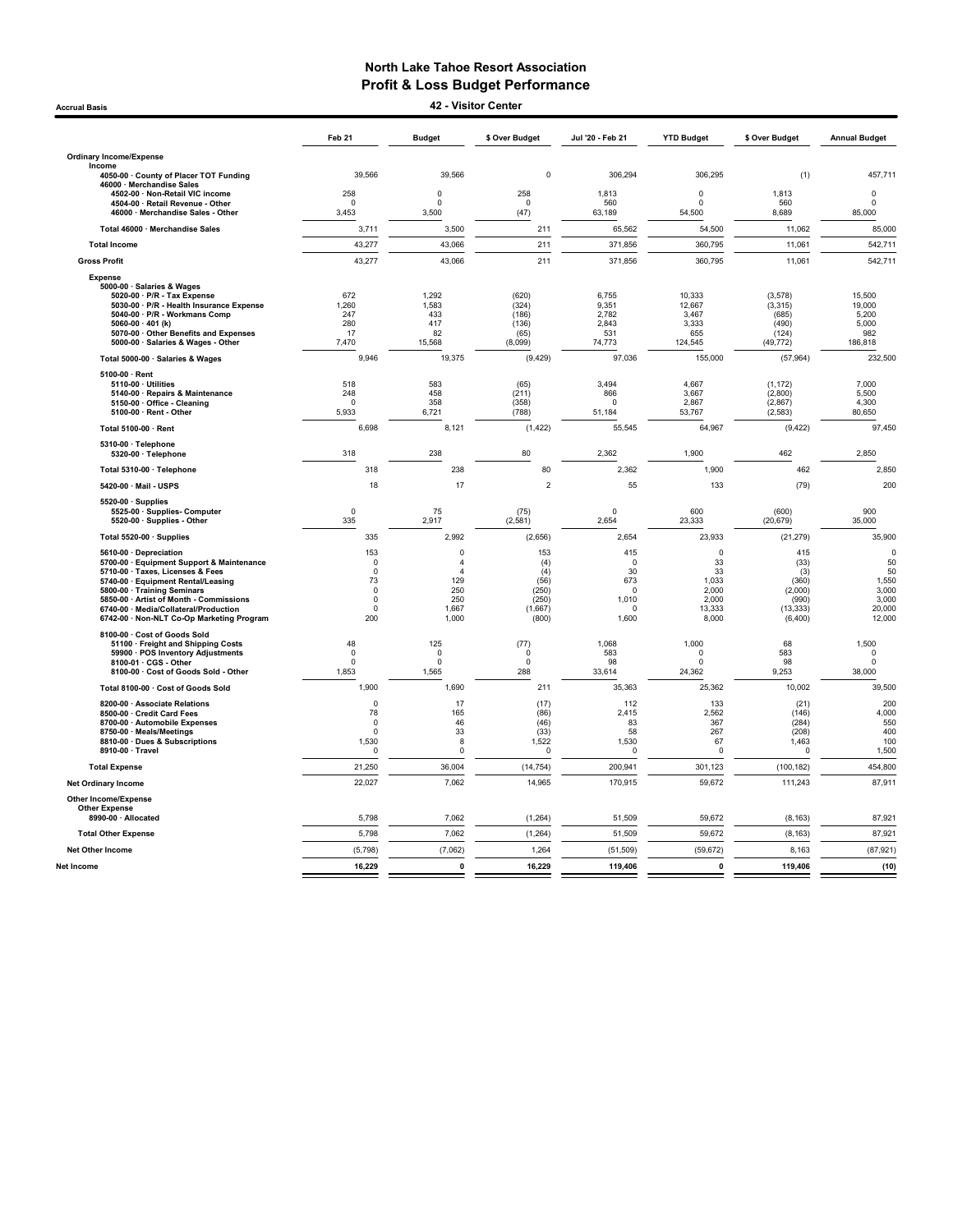**Accrual Basis** 

|                                                                                                                                                                                                                                                                        | Feb <sub>21</sub>                 | <b>Budget</b>                           | \$ Over Bu                                         | Jul '20 - Fe                                                  | <b>YTD Budget</b>                                        | \$ Over Bu                                                  | Annual Bu                                                   |
|------------------------------------------------------------------------------------------------------------------------------------------------------------------------------------------------------------------------------------------------------------------------|-----------------------------------|-----------------------------------------|----------------------------------------------------|---------------------------------------------------------------|----------------------------------------------------------|-------------------------------------------------------------|-------------------------------------------------------------|
| <b>Ordinary Income/Expense</b>                                                                                                                                                                                                                                         |                                   |                                         |                                                    |                                                               |                                                          |                                                             |                                                             |
| Income<br>4050-00 County of Placer TOT Funding                                                                                                                                                                                                                         | 20,253                            | 20,253                                  | 0                                                  | 133,408                                                       | 133,408                                                  | 0                                                           | 218,419                                                     |
| <b>Total Income</b>                                                                                                                                                                                                                                                    | 20,253                            | 20,253                                  | $\mathbf{0}$                                       | 133,408                                                       | 133,408                                                  | $\mathbf 0$                                                 | 218,419                                                     |
| <b>Gross Profit</b>                                                                                                                                                                                                                                                    | 20,253                            | 20,253                                  | $\mathbf 0$                                        | 133,408                                                       | 133,408                                                  | 0                                                           | 218,419                                                     |
| <b>Expense</b><br>5000-00 · Salaries & Wages<br>$5020-00 \cdot P/R$ - Tax Expense<br>5030-00 · P/R - Health Insurance Expense<br>5040-00 · P/R - Workmans Comp<br>5060-00 $\cdot$ 401 (k)<br>5070-00 Other Benefits and Expenses<br>5000-00 · Salaries & Wages - Other | 90<br>159<br>6<br>0<br>1<br>1,524 | 225<br>167<br>175<br>167<br>17<br>3,836 | (135)<br>(8)<br>(169)<br>(167)<br>(16)<br>(2, 311) | 856<br>1,224<br>55<br>$\mathbf 0$<br>$\overline{7}$<br>13,054 | 1,800<br>1,333<br>1,400<br>1,333<br>135<br>30,684        | (944)<br>(109)<br>(1,345)<br>(1, 333)<br>(129)<br>(17, 630) | 2,700<br>2,000<br>2,100<br>2,000<br>203<br>46,026           |
| Total 5000-00 · Salaries & Wages                                                                                                                                                                                                                                       | 1,780                             | 4,586                                   | (2,806)                                            | 15,197                                                        | 36,686                                                   | (21, 489)                                                   | 55,029                                                      |
| 5100-00 · Rent<br>5110-00 · Utilities<br>5140-00 · Repairs & Maintenance<br>5150-00 · Office - Cleaning<br>5100-00 · Rent - Other                                                                                                                                      | 5<br>3<br>7<br>213                | 0                                       | 213                                                | 35<br>10<br>52<br>569                                         | $\mathbf 0$<br>$\mathbf 0$<br>$\mathbf 0$<br>$\mathbf 0$ | 35<br>10<br>52<br>569                                       | $\overline{0}$<br>$\mathbf 0$<br>$\mathbf 0$<br>$\mathbf 0$ |
| Total 5100-00 · Rent                                                                                                                                                                                                                                                   | 228                               | $\mathbf 0$                             | 228                                                | 665                                                           | $\mathbf 0$                                              | 665                                                         | 0                                                           |
| 5310-00 · Telephone<br>5320-00 · Telephone                                                                                                                                                                                                                             | 18                                | 0                                       | 18                                                 | 132                                                           | $\mathbf 0$                                              | 132                                                         | 0                                                           |
| Total 5310-00 · Telephone                                                                                                                                                                                                                                              | 18                                | $\mathbf 0$                             | 18                                                 | 132                                                           | $\mathbf 0$                                              | 132                                                         | $\mathbf 0$                                                 |
| 5420-00 · Mail - USPS                                                                                                                                                                                                                                                  | 1                                 |                                         |                                                    | 3                                                             | $\mathbf 0$                                              | 3                                                           | 0                                                           |
| $5520-00 \cdot$ Supplies<br>5525-00 · Supplies- Computer<br>5520-00 · Supplies - Other                                                                                                                                                                                 | $\mathbf 0$<br>3,750              | 2,083                                   | 1,667                                              | 3<br>8,246                                                    | $\mathbf 0$<br>16,667                                    | 3<br>(8,421)                                                | 0<br>25,000                                                 |
| Total 5520-00 · Supplies                                                                                                                                                                                                                                               | 3,750                             | 2,083                                   | 1,667                                              | 8,249                                                         | 16,667                                                   | (8, 418)                                                    | 25,000                                                      |
| 5710-00 · Taxes, Licenses & Fees<br>5740-00 · Equipment Rental/Leasing<br>5900-00 · Professional Fees                                                                                                                                                                  | $\mathbf 0$<br>$\mathbf 0$        |                                         |                                                    | 1<br>$\overline{2}$                                           | $\pmb{0}$                                                | $\overline{2}$                                              | $\mathbf 0$                                                 |
| 5921-00 Professional Fees - Other                                                                                                                                                                                                                                      | 7,220                             | 10,500                                  | (3,280)                                            | 38,420                                                        | 54,000                                                   | (15,580)                                                    | 100,000                                                     |
| Total 5900-00 · Professional Fees                                                                                                                                                                                                                                      | 7,220                             | 10,500                                  | (3,280)                                            | 38,420                                                        | 54,000                                                   | (15,580)                                                    | 100,000                                                     |
| 8700-00 · Automobile Expenses<br>8810-00 · Dues & Subscriptions                                                                                                                                                                                                        | $\mathbf 0$<br>9                  | $\mathbf 0$<br>0                        | $\mathbf 0$<br>9                                   | 53<br>61                                                      | $\mathbf 0$<br>0                                         | 53<br>61                                                    | $\mathbf 0$<br>$\mathbf 0$                                  |
| <b>Total Expense</b>                                                                                                                                                                                                                                                   | 13,006                            | 17,169                                  | (4, 163)                                           | 62.784                                                        | 107,353                                                  | (44, 569)                                                   | 180.029                                                     |
| <b>Net Ordinary Income</b>                                                                                                                                                                                                                                             | 7,247                             | 3,084                                   | 4,163                                              | 70,624                                                        | 26,055                                                   | 44,569                                                      | 38,390                                                      |
| <b>Other Income/Expense</b><br><b>Other Expense</b>                                                                                                                                                                                                                    |                                   |                                         |                                                    |                                                               |                                                          |                                                             |                                                             |
| 8990-00 · Allocated                                                                                                                                                                                                                                                    | 2,295                             | 3,084                                   | (789)                                              | 20,387                                                        | 26,055                                                   | (5,669)                                                     | 38,390                                                      |
| <b>Total Other Expense</b>                                                                                                                                                                                                                                             | 2,295                             | 3,084                                   | (789)                                              | 20,387                                                        | 26,055                                                   | (5,669)                                                     | 38,390                                                      |
| <b>Net Other Income</b>                                                                                                                                                                                                                                                | (2, 295)                          | (3,084)                                 | 789                                                | (20, 387)                                                     | (26, 055)                                                | 5,669                                                       | (38, 390)                                                   |
| Net Income                                                                                                                                                                                                                                                             | 4,952                             | (0)                                     | 4,952                                              | 50,238                                                        | (0)                                                      | 50,238                                                      | 0                                                           |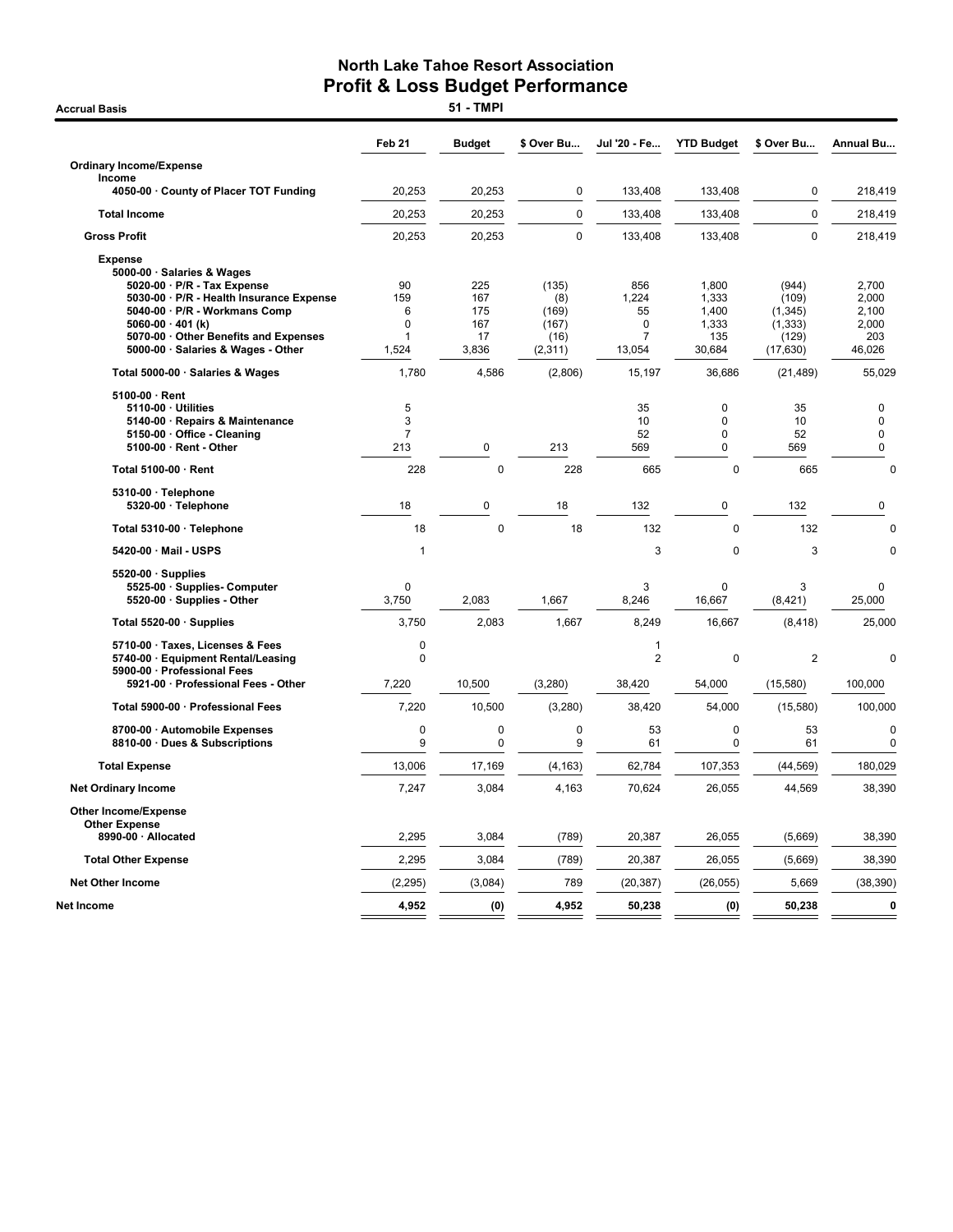| 60 - Membership<br><b>Accrual Basis</b>                                                                                                                                                                                                            |                                 |                                |                                        |                                                     |                                              |                                               |                                            |  |
|----------------------------------------------------------------------------------------------------------------------------------------------------------------------------------------------------------------------------------------------------|---------------------------------|--------------------------------|----------------------------------------|-----------------------------------------------------|----------------------------------------------|-----------------------------------------------|--------------------------------------------|--|
|                                                                                                                                                                                                                                                    | Feb <sub>21</sub>               | <b>Budget</b>                  | \$ Over Budget                         | Jul '20 Feb 21                                      | <b>YTD Budget</b>                            | \$ Over Budget                                | <b>Annual Budget</b>                       |  |
| <b>Ordinary Income/Expense</b>                                                                                                                                                                                                                     |                                 |                                |                                        |                                                     |                                              |                                               |                                            |  |
| Income<br>4200-00 · Membership Dues Revenue<br>4250-00 · Revenues-Membership Activities<br>4250-01 · Community Awards                                                                                                                              | 12,007                          | 10,417                         | 1,590                                  | 92,593                                              | 83,333                                       | 9,260                                         | 125,000                                    |  |
| 4250-04 · Silent Auction<br>4250-05 · Sponsorships<br>4250-01 Community Awards - Other                                                                                                                                                             | 0<br>0<br>0                     | 0<br>0<br>0                    | 0<br>$\mathbf 0$<br>0                  | $\pmb{0}$<br>$\mathbf 0$<br>$\mathbf 0$             | 0<br>0<br>0                                  | 0<br>0<br>0                                   | 19,000<br>19,000<br>20,000                 |  |
| Total 4250-01 · Community Awards                                                                                                                                                                                                                   | 0                               | 0                              | 0                                      | 0                                                   | 0                                            | 0                                             | 58,000                                     |  |
| 4250-02 · Chamber Events                                                                                                                                                                                                                           | 0                               | 1,500                          | (1,500)                                | $\mathbf 0$                                         | 3,000                                        | (3,000)                                       | 6,000                                      |  |
| 4250-03 · Summer/Winter Rec Luncheon<br>4251-00 · Tues AM Breakfast Club<br>4251-01 · Tues AM Breakfast Club Sponsors                                                                                                                              | $\Omega$<br>0                   | $\mathbf 0$<br>200             | 0<br>(200)                             | $\mathbf 0$<br>$\pmb{0}$                            | 1,500<br>1,000                               | (1,500)<br>(1,000)                            | 2,500<br>2,000                             |  |
| 4251-00 · Tues AM Breakfast Club - Other                                                                                                                                                                                                           | 0                               | 550                            | (550)                                  | $\mathbf 0$                                         | 1,800                                        | (1,800)                                       | 4,000                                      |  |
| Total 4251-00 · Tues AM Breakfast Club                                                                                                                                                                                                             | $\mathbf 0$                     | 750<br>0                       | (750)                                  | $\mathbf 0$                                         | 2,800<br>0                                   | (2,800)                                       | 6,000                                      |  |
| 4250-00 · Revenues-Membership Activities - Other                                                                                                                                                                                                   | 520<br>520                      | 2,250                          | 520                                    | 3,170<br>3,170                                      | 7,300                                        | 3,170                                         | 0<br>72,500                                |  |
| Total 4250-00 · Revenues-Membership Activities<br>4253-00 · Revenue- Other                                                                                                                                                                         | 0                               | 500                            | (1,730)                                | 0                                                   | 500                                          | (4, 130)                                      | 2,500                                      |  |
| <b>Total Income</b>                                                                                                                                                                                                                                | 12,527                          | 13,167                         | (500)                                  | 95,763                                              |                                              | (500)                                         | 200,000                                    |  |
| <b>Gross Profit</b>                                                                                                                                                                                                                                | 12,527                          | 13,167                         | (640)<br>(640)                         | 95,763                                              | 91,133<br>91,133                             | 4,630<br>4,630                                | 200,000                                    |  |
| <b>Expense</b>                                                                                                                                                                                                                                     |                                 |                                |                                        |                                                     |                                              |                                               |                                            |  |
| 5000-00 · Salaries & Wages<br>$5020-00 \cdot P/R$ - Tax Expense<br>5030-00 · P/R - Health Insurance Expense<br>5040-00 · P/R - Workmans Comp<br>5060-00 $\cdot$ 401 (k)<br>5070-00 · Other Benefits and Expenses                                   | 354<br>379<br>15<br>100<br>(8)  | 458<br>667<br>33<br>142<br>33  | (104)<br>(288)<br>(18)<br>(42)<br>(41) | 2,096<br>1,563<br>82<br>615<br>19                   | 3,667<br>5,333<br>267<br>1,133<br>267        | (1,570)<br>(3,770)<br>(185)<br>(518)<br>(248) | 5,500<br>8,000<br>400<br>1,700<br>400      |  |
| 5000-00 · Salaries & Wages - Other                                                                                                                                                                                                                 | 3,396                           | 5,333                          | (1,938)                                | 24,871                                              | 42,667                                       | (17, 795)                                     | 64,000                                     |  |
| Total 5000-00 · Salaries & Wages                                                                                                                                                                                                                   | 4,235                           | 6,667                          | (2, 431)                               | 29,247                                              | 53,333                                       | (24, 087)                                     | 80,000                                     |  |
| $5100-00 \cdot$ Rent<br>$5110-00 \cdot$ Utilities<br>5140-00 · Repairs & Maintenance<br>5150-00 · Office - Cleaning<br>5100-00 · Rent - Other                                                                                                      | 35<br>23<br>57<br>(430)         | 33<br>8<br>58<br>638           | $\overline{2}$<br>15<br>(2)<br>(1,067) | 272<br>82<br>334<br>4,498                           | 267<br>67<br>467<br>5,100                    | 6<br>15<br>(133)<br>(602)                     | 400<br>100<br>700<br>7,650                 |  |
| Total 5100-00 · Rent                                                                                                                                                                                                                               | (314)                           | 737                            | (1,052)                                | 5,185                                               | 5,900                                        | (714)                                         | 8,850                                      |  |
| 5310-00 · Telephone<br>5320-00 · Telephone                                                                                                                                                                                                         | 120                             | 121                            | (1)                                    | 839                                                 | 967                                          | (128)                                         | 1,450                                      |  |
| Total 5310-00 · Telephone                                                                                                                                                                                                                          | 120                             | 121                            | (1)                                    | 839                                                 | 967                                          | (128)                                         | 1,450                                      |  |
| 5420-00 · Mail - USPS                                                                                                                                                                                                                              | 6                               | 10                             | (4)                                    | 17                                                  | 80                                           | (63)                                          | 120                                        |  |
| $5520-00 \cdot$ Supplies<br>5525 00 · Supplies Computer<br>5520-00 · Supplies - Other                                                                                                                                                              | 0<br>3                          | 167                            | (164)                                  | $\overline{\mathbf{c}}$<br>139                      | 0<br>1,333                                   | 2<br>(1, 194)                                 | 0<br>2,000                                 |  |
| Total 5520-00 · Supplies                                                                                                                                                                                                                           | 3                               | 167                            | (164)                                  | 141                                                 | 1,333                                        | (1, 193)                                      | 2,000                                      |  |
| 5710-00 · Taxes, Licenses & Fees<br>5740-00 · Equipment Rental/Leasing                                                                                                                                                                             | $\mathbf 0$<br>55               | 173                            | (119)                                  | 23<br>485                                           | $\mathbf 0$<br>1,387                         | 23<br>(901)                                   | 0<br>2,080                                 |  |
| 5900-00 · Professional Fees<br>5921-00 · Professional Fees - Other                                                                                                                                                                                 | 0                               | $\pmb{0}$                      | 0                                      | 0                                                   | 500                                          | (500)                                         | 1,000                                      |  |
| Total 5900-00 · Professional Fees                                                                                                                                                                                                                  | $\mathbf 0$                     | $\mathbf 0$                    | $\mathbf 0$                            | $\mathbf 0$                                         | 500                                          | (500)                                         | 1,000                                      |  |
| 6423-00 · Membership Activities<br>6434-00 Community Awards Dinner<br>6436-00 · Membership - Wnt/Sum Rec Lunch<br>6437-00 · Tuesday Morning Breakfast Club<br>6442-00 · Public Relations/Website/Digita<br>6423-00 · Membership Activities - Other | 0<br>0<br>0<br>(628)<br>0       | 0<br>0<br>413<br>417<br>417    | 0<br>0<br>(413)<br>(1,045)<br>(417)    | 295<br>$\mathbf 0$<br>0<br>4,039<br>915             | 0<br>500<br>1,350<br>3,333<br>3,333          | 295<br>(500)<br>(1, 350)<br>706<br>(2, 418)   | 28,000<br>1,000<br>3,000<br>5,000<br>5,000 |  |
| Total 6423-00 · Membership Activities                                                                                                                                                                                                              | (628)                           | 1,246                          | (1,874)                                | 5,249                                               | 8,517                                        | (3,268)                                       | 42,000                                     |  |
| 8200-00 · Associate Relations<br>8500-00 · Credit Card Fees<br>8700-00 · Automobile Expenses<br>8750-00 · Meals/Meetings<br>8810-00 · Dues & Subscriptions<br>8920-00 · Bad Debt                                                                   | 62<br>53<br>0<br>0<br>15<br>195 | 13<br>0<br>33<br>33<br>17<br>0 | 49<br>53<br>(33)<br>(33)<br>(2)<br>195 | 93<br>315<br>147<br>$\overline{7}$<br>151<br>37,587 | 100<br>$\mathbf 0$<br>267<br>267<br>133<br>0 | (7)<br>315<br>(119)<br>(260)<br>18<br>37,587  | 150<br>1,850<br>400<br>400<br>200<br>0     |  |
| <b>Total Expense</b>                                                                                                                                                                                                                               | 3,801                           | 9,217                          | (5, 416)                               | 79,487                                              | 72,783                                       | 6,703                                         | 140,500                                    |  |
| <b>Net Ordinary Income</b>                                                                                                                                                                                                                         | 8,726                           | 3,950                          | 4,776                                  | 16,276                                              | 18,350                                       | (2,074)                                       | 59,500                                     |  |
| Other Income/Expense<br><b>Other Expense</b>                                                                                                                                                                                                       |                                 |                                |                                        |                                                     |                                              |                                               |                                            |  |
| 8990-00 · Allocated                                                                                                                                                                                                                                | 1,792                           | 2,407                          | (614)                                  | 15,923                                              | 20,334                                       | (4, 411)                                      | 29,961                                     |  |
| <b>Total Other Expense</b>                                                                                                                                                                                                                         | 1,792                           | 2,407                          | (614)                                  | 15,923                                              | 20,334                                       | (4, 411)                                      | 29,961                                     |  |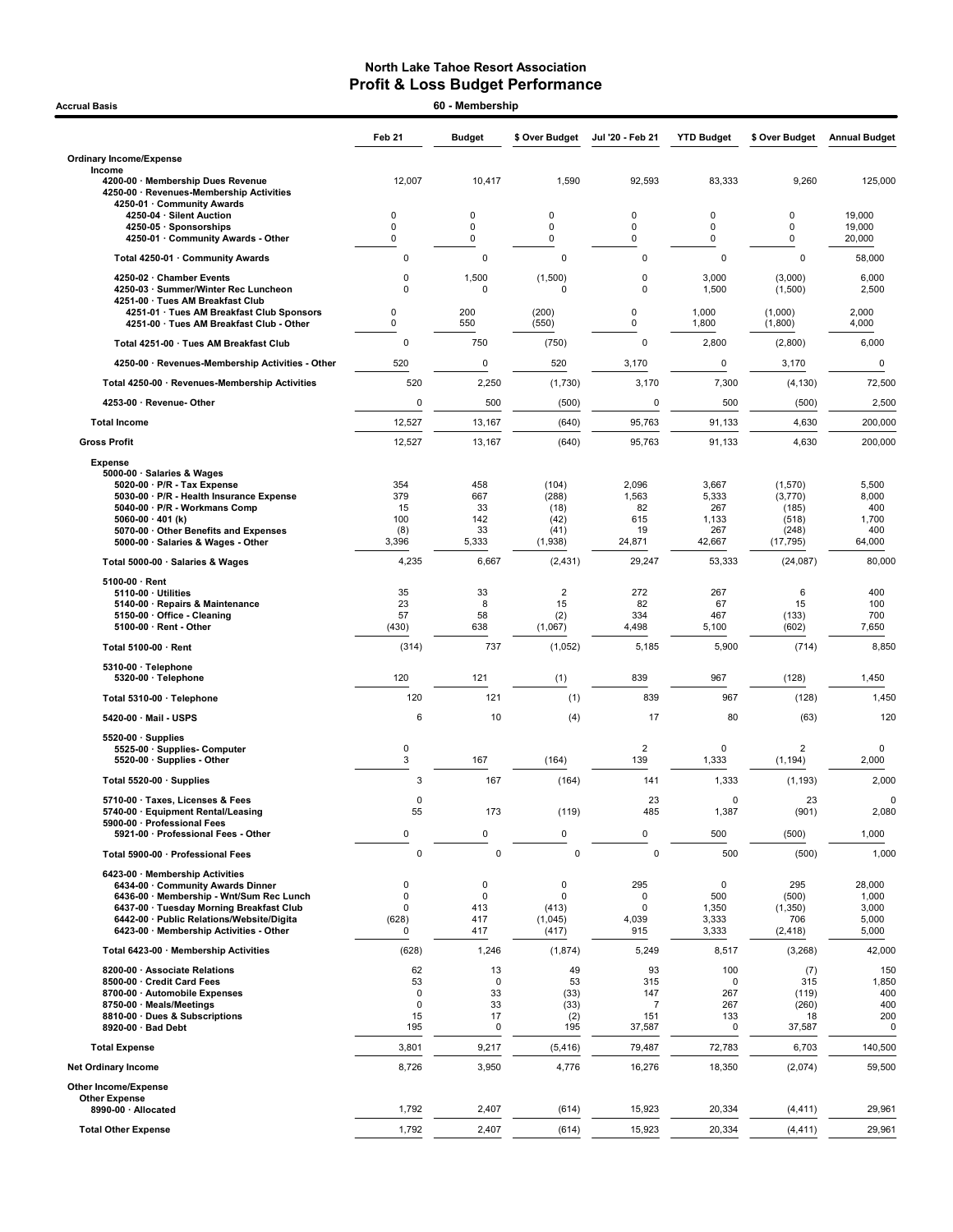| <b>Accrual Basis</b>    | 60 - Membership |               |                |                  |                   |                |                      |  |
|-------------------------|-----------------|---------------|----------------|------------------|-------------------|----------------|----------------------|--|
|                         | Feb 21          | <b>Budget</b> | \$ Over Budget | Jul '20 - Feb 21 | <b>YTD Budget</b> | \$ Over Budget | <b>Annual Budget</b> |  |
| <b>Net Other Income</b> | (1,792)         | (2, 407)      | 614            | (15.923)         | (20, 334)         | 4.411          | (29, 961)            |  |
| <b>Net Income</b>       | 6.933           | 1.543         | 5.390          | 353              | (1,984)           | 2,337          | 29,539               |  |